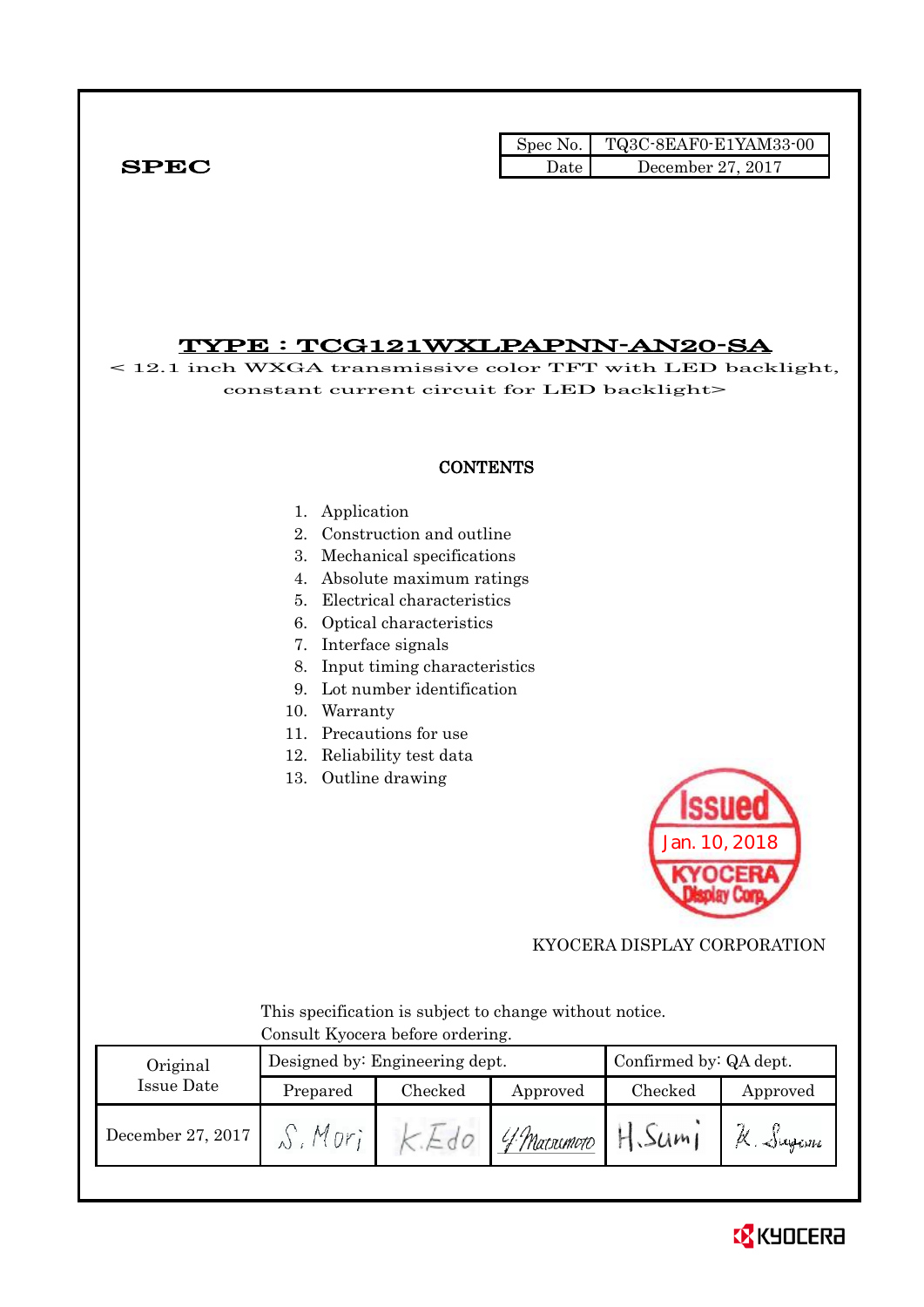# Warning

- 1. This Kyocera LCD module has been specifically designed for use only in electronic devices and industrial machines in the area of audio control, office automation, industrial control, home appliances, etc. The module should not be used in applications where the highest level of safety and reliability are required and module failure or malfunction of such module results in physical harm or loss of life, as well as enormous damage or loss. Such fields of applications include, without limitation, medical, aerospace, communications infrastructure, atomic energy control. Kyocera expressly disclaims any and all liability resulting in any way to the use of the module in such applications.
- 2. Customer agrees to indemnify, defend and hold Kyocera harmless from and against any and all actions, claims, damages, liabilities, awards, costs, and expenses, including legal expenses, resulting from or arising out of Customer's use, or sale for use, or Kyocera modules in applications.

# Caution

1. Kyocera shall have the right, which Customer hereby acknowledges, to immediately scrap or destroy tooling for Kyocera modules for which no Purchase Orders have been received from the Customer in a two-year period.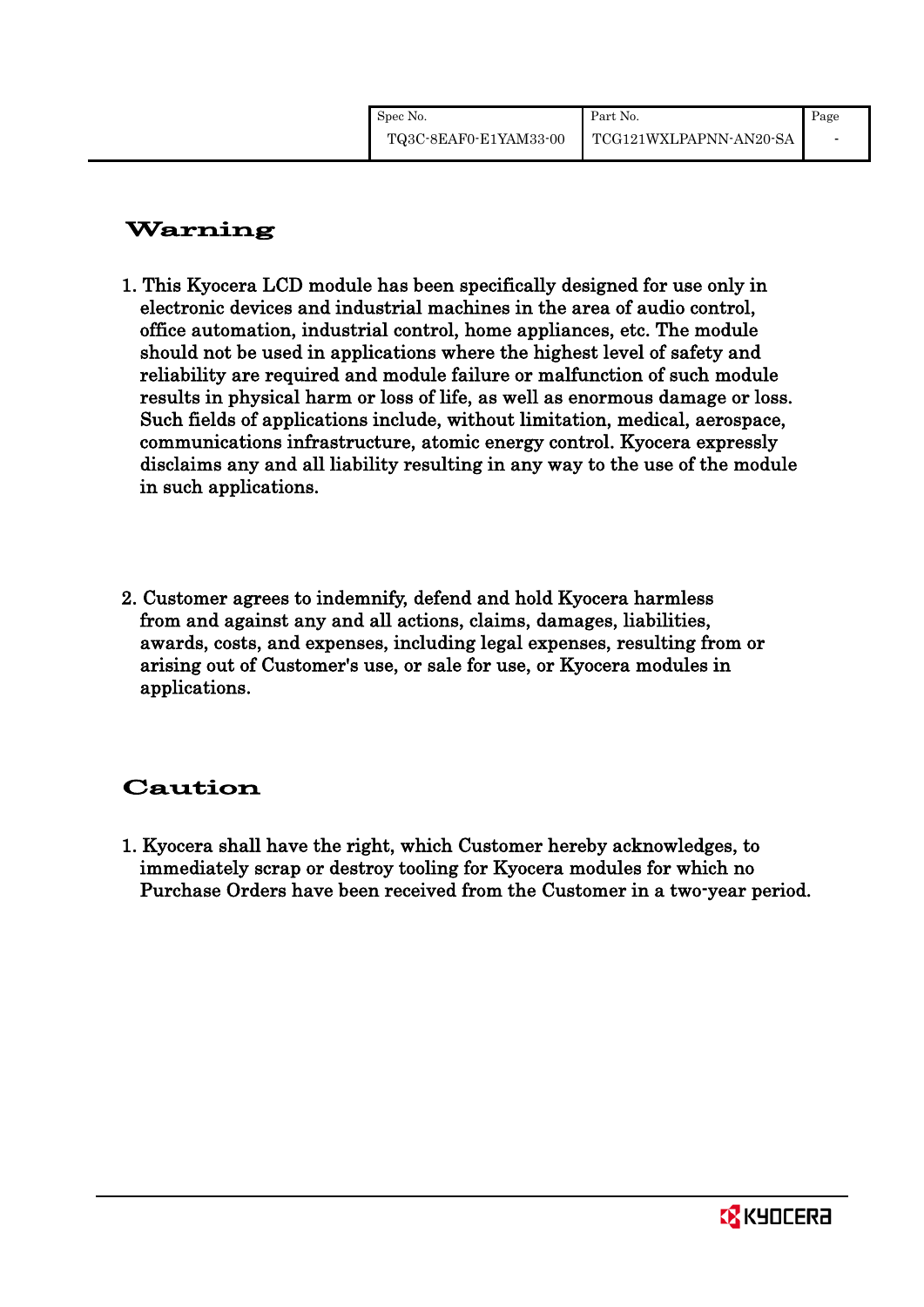| <b>O</b> KYOCERA |
|------------------|
|------------------|

|                  |             |          |  | TAGO OPITE O PETITINGO OO       |                                      | TOOTHER WALLET IN THE OUT      |          |  |
|------------------|-------------|----------|--|---------------------------------|--------------------------------------|--------------------------------|----------|--|
|                  |             |          |  | Revision record                 |                                      |                                |          |  |
|                  | $\rm{Date}$ |          |  | Designed by : Engineering dept. |                                      | Confirmed by $\colon$ QA dept. |          |  |
|                  |             | Prepared |  | Checked                         | Approved                             | $\rm Checked$                  | Approved |  |
|                  |             |          |  |                                 |                                      |                                |          |  |
|                  |             |          |  |                                 |                                      |                                |          |  |
| ${\rm Rev. No.}$ | $\rm{Date}$ | Page     |  |                                 | $\label{eq:2} \textbf{Descriptions}$ |                                |          |  |
|                  |             |          |  |                                 |                                      |                                |          |  |
|                  |             |          |  |                                 |                                      |                                |          |  |
|                  |             |          |  |                                 |                                      |                                |          |  |
|                  |             |          |  |                                 |                                      |                                |          |  |
|                  |             |          |  |                                 |                                      |                                |          |  |
|                  |             |          |  |                                 |                                      |                                |          |  |
|                  |             |          |  |                                 |                                      |                                |          |  |
|                  |             |          |  |                                 |                                      |                                |          |  |
|                  |             |          |  |                                 |                                      |                                |          |  |
|                  |             |          |  |                                 |                                      |                                |          |  |
|                  |             |          |  |                                 |                                      |                                |          |  |
|                  |             |          |  |                                 |                                      |                                |          |  |
|                  |             |          |  |                                 |                                      |                                |          |  |
|                  |             |          |  |                                 |                                      |                                |          |  |
|                  |             |          |  |                                 |                                      |                                |          |  |
|                  |             |          |  |                                 |                                      |                                |          |  |
|                  |             |          |  |                                 |                                      |                                |          |  |
|                  |             |          |  |                                 |                                      |                                |          |  |
|                  |             |          |  |                                 |                                      |                                |          |  |
|                  |             |          |  |                                 |                                      |                                |          |  |
|                  |             |          |  |                                 |                                      |                                |          |  |
|                  |             |          |  |                                 |                                      |                                |          |  |
|                  |             |          |  |                                 |                                      |                                |          |  |
|                  |             |          |  |                                 |                                      |                                |          |  |
|                  |             |          |  |                                 |                                      |                                |          |  |
|                  |             |          |  |                                 |                                      |                                |          |  |
|                  |             |          |  |                                 |                                      |                                |          |  |
|                  |             |          |  |                                 |                                      |                                |          |  |
|                  |             |          |  |                                 |                                      |                                |          |  |
|                  |             |          |  |                                 |                                      |                                |          |  |
|                  |             |          |  |                                 |                                      |                                |          |  |
|                  |             |          |  |                                 |                                      |                                |          |  |
|                  |             |          |  |                                 |                                      |                                |          |  |
|                  |             |          |  |                                 |                                      |                                |          |  |
|                  |             |          |  |                                 |                                      |                                |          |  |
|                  |             |          |  |                                 |                                      |                                |          |  |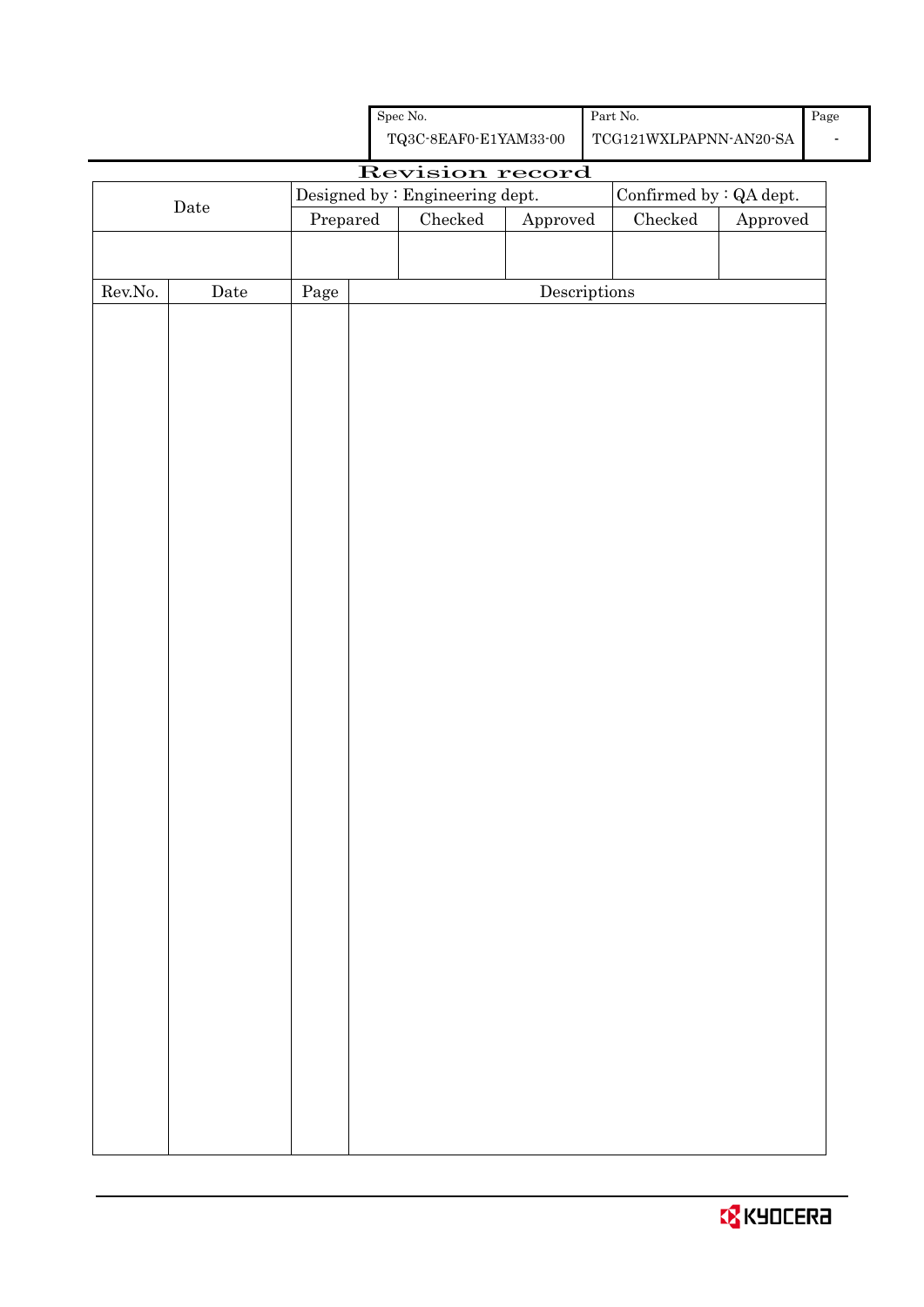## 1. Application

This document defines the specification of TCG121WXLPAPNN-AN20-SA. (RoHS Compliant)

## 2. Construction and outline

| LCD.               | : Transmissive color dot matrix type TFT                |
|--------------------|---------------------------------------------------------|
| Backlight system   | : LED                                                   |
| Polarizer          | : Anti-Glare treatment                                  |
| Interface          | : LVDS                                                  |
| Additional circuit | : Timing controller, Power supply $(3.3V)$ input)       |
|                    | : Constant current circuit for LED Backlight(12V input) |

## 3. Mechanical specifications

| <b>Item</b>                | Specification                                           | Unit |
|----------------------------|---------------------------------------------------------|------|
| Outline dimensions<br>1)   | $277.7(W)\times(182.5)(H)\times9.8(D)$                  | mm   |
| Active area                | 261.12(W)×163.2(H)<br>$(30.8cm/12.1$ inch $(Diagonal))$ | mm   |
| Dot format                 | $1280 \times (R,G,B)(W) \times 800(H)$                  | dot  |
| Dot pitch                  | $0.068(W)\times0.204(H)$                                | mm   |
| $\mathbf{2}$<br>Base color | Normally Black                                          |      |
| Mass                       | 680                                                     | g    |

1) Projection not included. Please refer to outline for details.

2) Due to the characteristics of the LCD material, the color varies with environmental temperature.

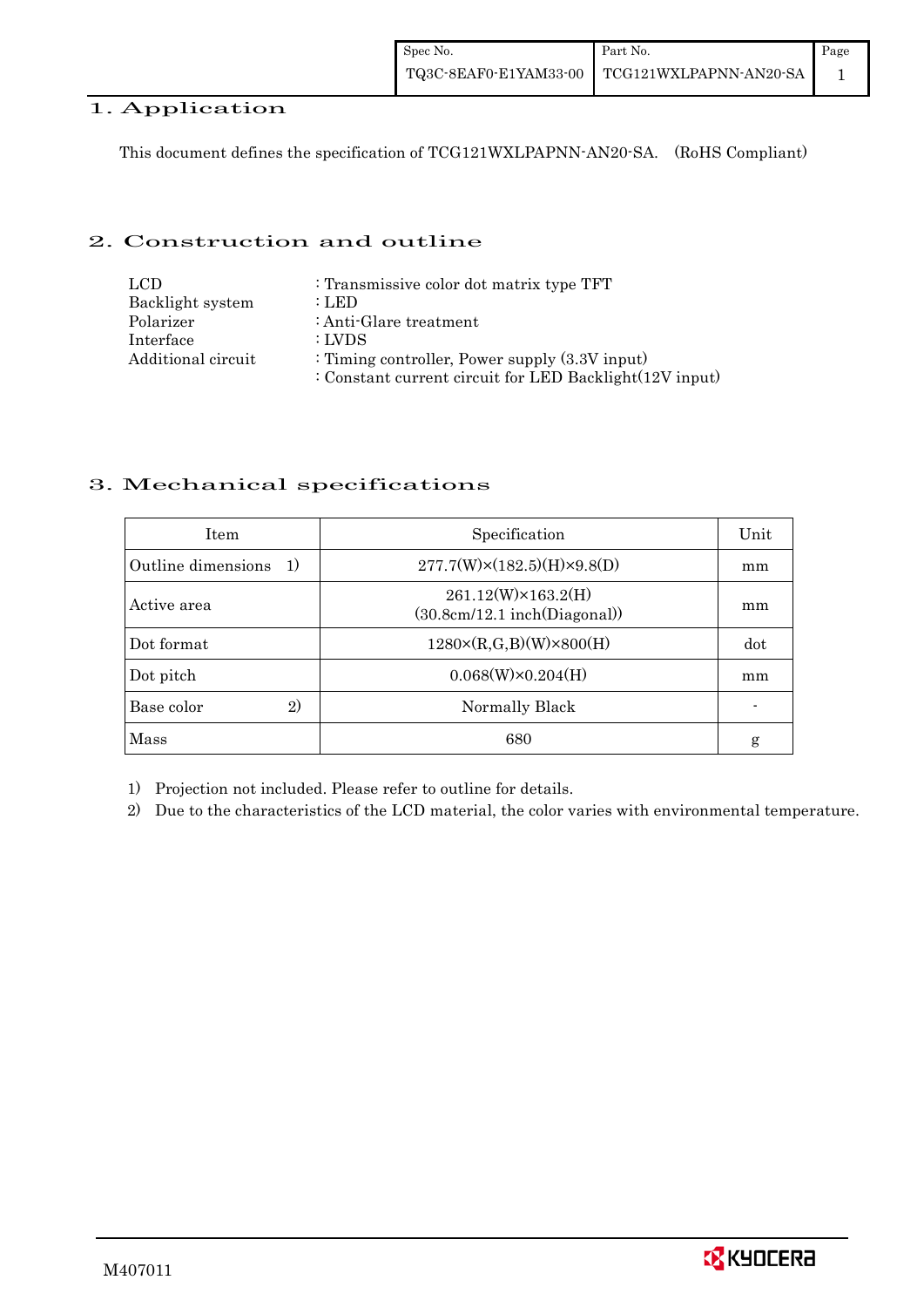## 4. Absolute maximum ratings

|                       | Item                            | Symbol          | Min.   | Max.         | Unit |
|-----------------------|---------------------------------|-----------------|--------|--------------|------|
| Supply voltage(+3.3V) |                                 | V <sub>DD</sub> | $-0.3$ | 4.0          |      |
| Supply voltage(+12V)  |                                 | $V_{IN}$        | $-0.3$ | 14.0         |      |
|                       | $(i=0,1,2,3)$<br>RxINi+, RxINi- | $V_{I1}$        | $-0.3$ | 2.8          |      |
| Input signal          | CK IN+, CK IN-                  | $\rm V_{I2}$    | $-0.3$ | 2.8          |      |
| Voltage<br>1)         | <b>SELLVDS, BITSEL, SC</b>      | $\rm V_{I3}$    | $-0.3$ | $V_{DD}+0.5$ |      |
|                       | BLBRT, BLEN                     | $\rm V_{I4}$    | $-0.3$ | $\rm V_{IN}$ |      |

#### 4-1. Electrical absolute maximum ratings

1) V<sub>DD</sub> must be supplied correctly within the range described in  $5$ -1.

#### 4-2. Environmental absolute maximum ratings

| Item                  |    | Symbol                  | Min.  | Max. | Unit         |
|-----------------------|----|-------------------------|-------|------|--------------|
| Operating temperature |    | Top                     | $-20$ | 70   | $\circ$ C    |
| Storage temperature   | 2) | T <sub>STO</sub>        | $-30$ | 80   | $^{\circ}$ C |
| Operating humidity    | 3) | Hop                     | 10    | 4)   | %RH          |
| Storage humidity      | 3) | <b>H</b> <sub>sto</sub> | 10    | 4)   | %RH          |
| Vibration             |    |                         | 5)    | 5)   |              |
| Shock                 |    |                         | 6)    | 6)   |              |

1) Operating temperature means a temperature which operation shall be guaranteed. Since display performance is evaluated at 25°C, another temperature range should be confirmed.

2) Temp. =  $-30^{\circ}$ C $<$ 48h, Temp. =  $80^{\circ}$ C $<$ 168h

 Store LCD at normal temperature/humidity. Keep them free from vibration and shock. An LCD that is kept at a low or a high temperature for a long time can be defective due to other conditions, even if the low or high temperature satisfies the standard. (Please refer to "Precautions for Use" for details.)

- 3) Non-condensing
- 4) Temp. $\leq 40^{\circ}$ C, 85%RH Max.
	- Temp. >40°C, Absolute humidity shall be less than 85%RH at 40°C.
- 5)

| Frequency       | $10\sim$ 55 Hz    | Acceleration value         |
|-----------------|-------------------|----------------------------|
| Vibration width | $0.15$ mm         | $(0.3{\sim}9~{\rm m/s^2})$ |
| Interval        | $10 - 55 - 10$ Hz | 1 minutes                  |

 2 hours in each direction X, Y, Z (6 hours total) EIAJ ED-2531

6) Acceleration: 490 m/s2, Pulse width: 11 ms 3 times in each direction:  $\pm X$ ,  $\pm Y$ ,  $\pm Z$ EIAJ ED-2531

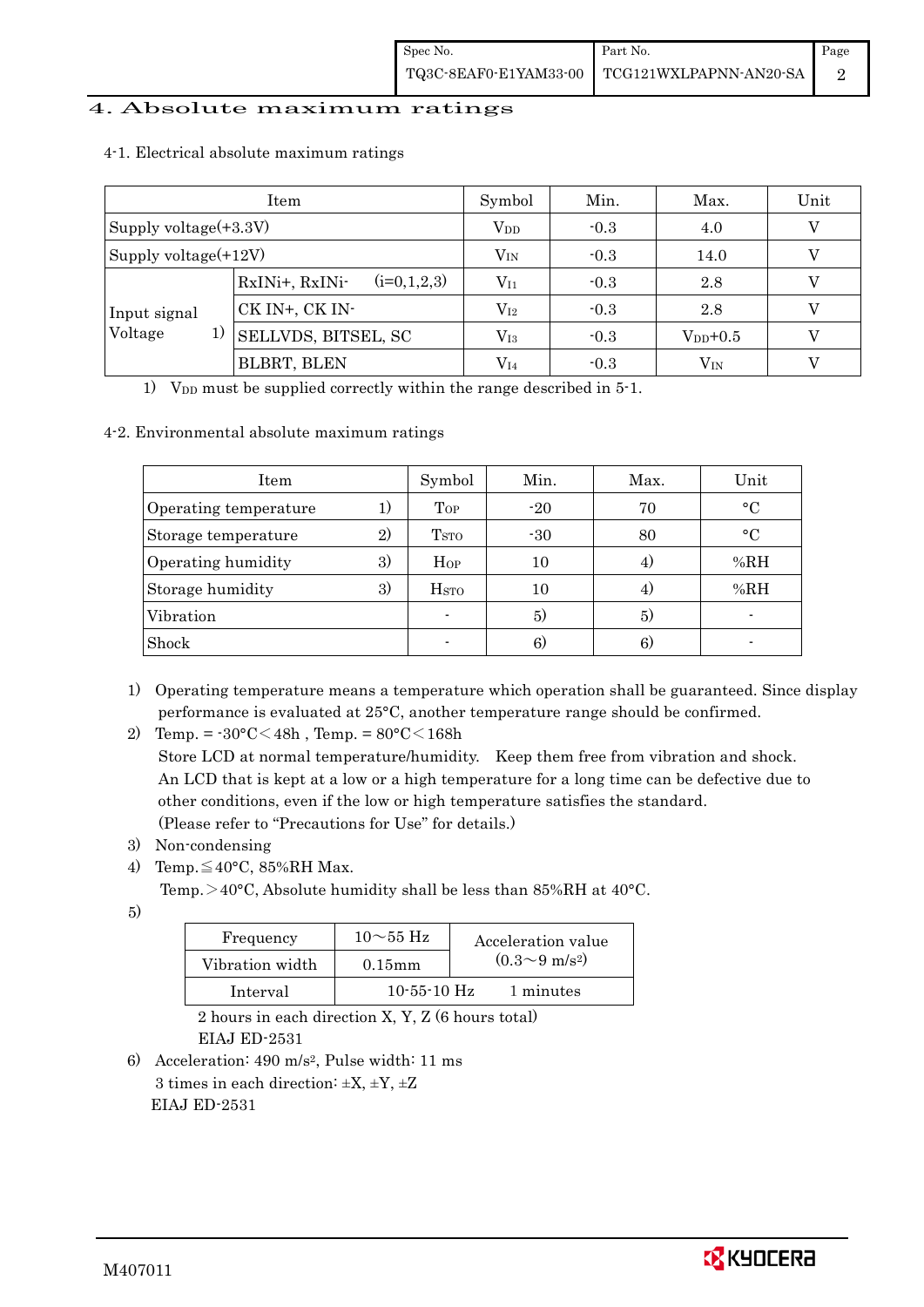## 5. Electrical characteristics

#### 5-1. LCD

| Temp. = $-20 \sim 70$ °C            |       |                        |                 |                          |                                  |                          |         |
|-------------------------------------|-------|------------------------|-----------------|--------------------------|----------------------------------|--------------------------|---------|
| Item                                |       | Symbol                 | Condition       | Min.                     | Typ.                             | Max.                     | Unit    |
| Supply voltage                      | 1)    | <b>V</b> <sub>DD</sub> |                 | 3.0                      | 3.3                              | 3.6                      | V       |
| Current consumption                 |       | I <sub>DD</sub>        | 2)              | $\blacksquare$           | 375                              | 490                      | mA      |
| Permissive input ripple voltage     |       | $V_{\rm RP}$           | $VDD=3.3V$      | $\blacksquare$           | $\blacksquare$                   | 100                      | $mVp-p$ |
|                                     |       | $V_{IL}$               | "Low" level     | $\boldsymbol{0}$         | —                                | $0.8\,$                  | V       |
| Input signal voltage                | 3)    | V <sub>IH</sub>        | "High" level    | $2.0\,$                  | —                                | $V_{DD}$                 | V       |
|                                     |       | $I_{OL}$               | $V_{I3}=0V$     | $-10$                    | $\overline{\phantom{a}}$         | 10                       | $\mu$ A |
| Input leak current                  |       | $I_{OH}$               | $V_{I3} = 3.3V$ | $\overline{\phantom{a}}$ | $\overline{\phantom{a}}$         | 400                      | $\mu$ A |
| LVDS Input voltage                  | 4)    | $V_{L}$                |                 | $\Omega$                 | $\blacksquare$                   | 1.9                      | V       |
| Differential input voltage          | 4)    | $V_{ID}$               |                 | 100                      | 350                              | 600                      | mV      |
| Differential input                  |       | $V_{TL}$               | "Low" level     | $V_{CM}$ -100            | —                                |                          | mV      |
| threshold voltage                   | 4) 5) | VTH                    | "High" level    |                          | $\overbrace{\phantom{12322111}}$ | $V_{CM}$ +100            | mV      |
| Terminator                          |       | $R_1$                  |                 | $\blacksquare$           | 100                              | $\overline{\phantom{a}}$ | Ω       |
|                                     |       | t1                     |                 | 0.1                      | $\blacksquare$                   | 10                       | ms      |
|                                     |       | t2                     | $\blacksquare$  | $\Omega$                 | $\overline{\phantom{a}}$         | $\blacksquare$           | ms      |
|                                     |       | t3                     | $\blacksquare$  | $\overline{0}$           | $\overline{\phantom{a}}$         | $\overline{\phantom{a}}$ | ms      |
| V <sub>DD</sub> -turn-on conditions | 1)    | t4                     | $\blacksquare$  | $1.0\,$                  | $\overline{\phantom{a}}$         | $\overline{\phantom{a}}$ | $\bf S$ |
|                                     |       | t5                     | $\frac{1}{2}$   | 200                      | $\blacksquare$                   | $\blacksquare$           | ms      |
|                                     |       | t6                     |                 | $200\,$                  |                                  |                          | ms      |

## 1) V<sub>DD</sub>-turn-on conditions



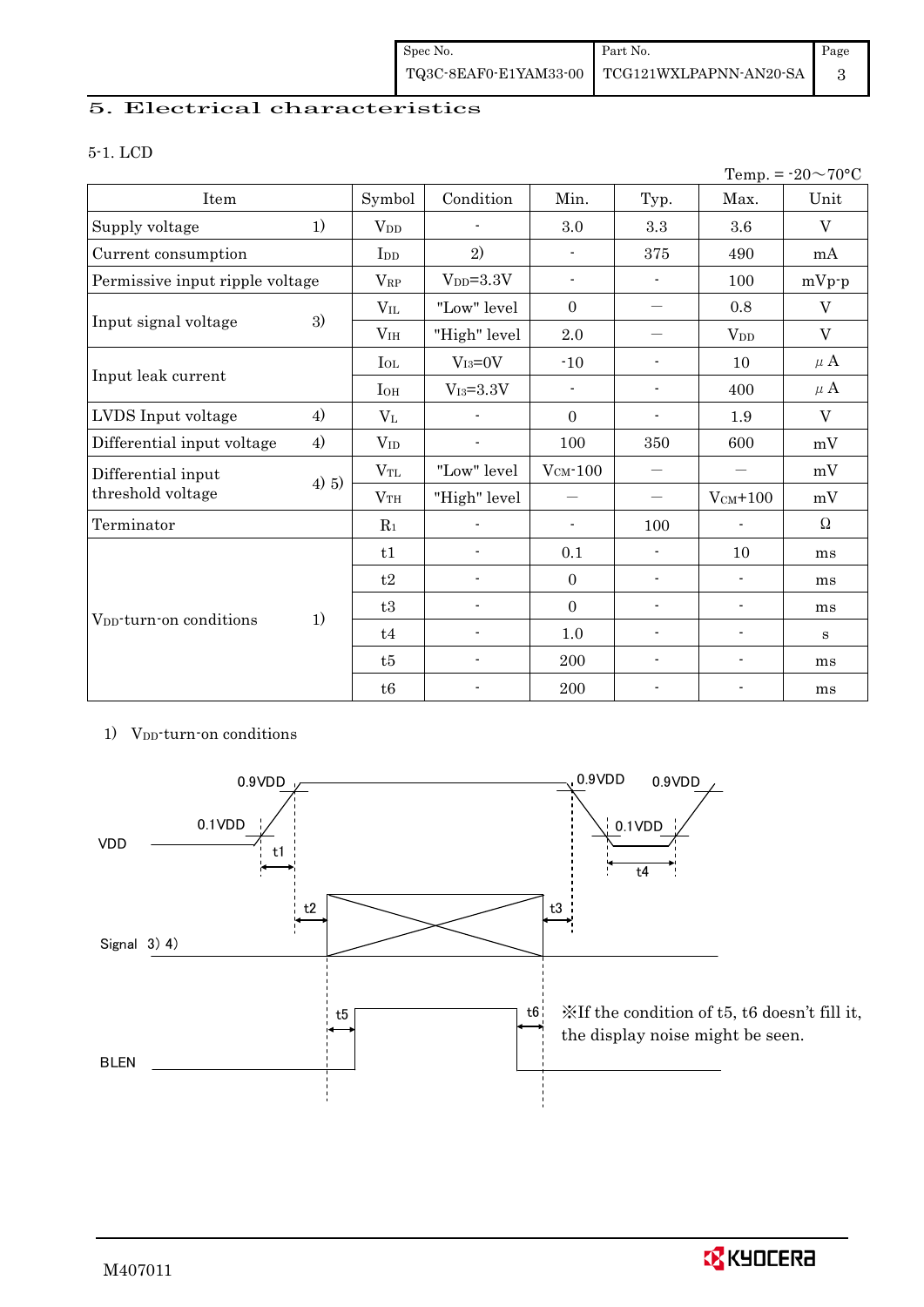2) Display pattern:  $V_{DD}$ 

|                  | $= 3.3V$ , Temp. $= 25^{\circ}C$                                                                                             |
|------------------|------------------------------------------------------------------------------------------------------------------------------|
|                  | $\cdots$ $\cdots$ $\cdots$ $\cdots$ $383838393840(dot)$<br>$\bullet$ $\bullet$<br>$\bullet$ $\bullet$<br>$123456$ $^{\circ}$ |
| 1                |                                                                                                                              |
| $\overline{2}$   |                                                                                                                              |
| 3                |                                                                                                                              |
| $\ddot{\cdot}$   |                                                                                                                              |
| $\ddot{\cdot}$   |                                                                                                                              |
| $\ddot{\cdot}$   |                                                                                                                              |
| 799              |                                                                                                                              |
| 800              |                                                                                                                              |
| $(\mathrm{dot})$ |                                                                                                                              |

- 3) Input signal : SELLVDS, BITSEL, SC
- 4) Input signal : RxIN3+, RxIN3-, RxIN2+, RxIN2-, RxIN1+, RxIN1-, RxIN0+, RxIN0- CK IN+, CK IN-



5)  $V_{CM}$ : LVDS Common mode voltage (V $_{CM}$ =1.25V)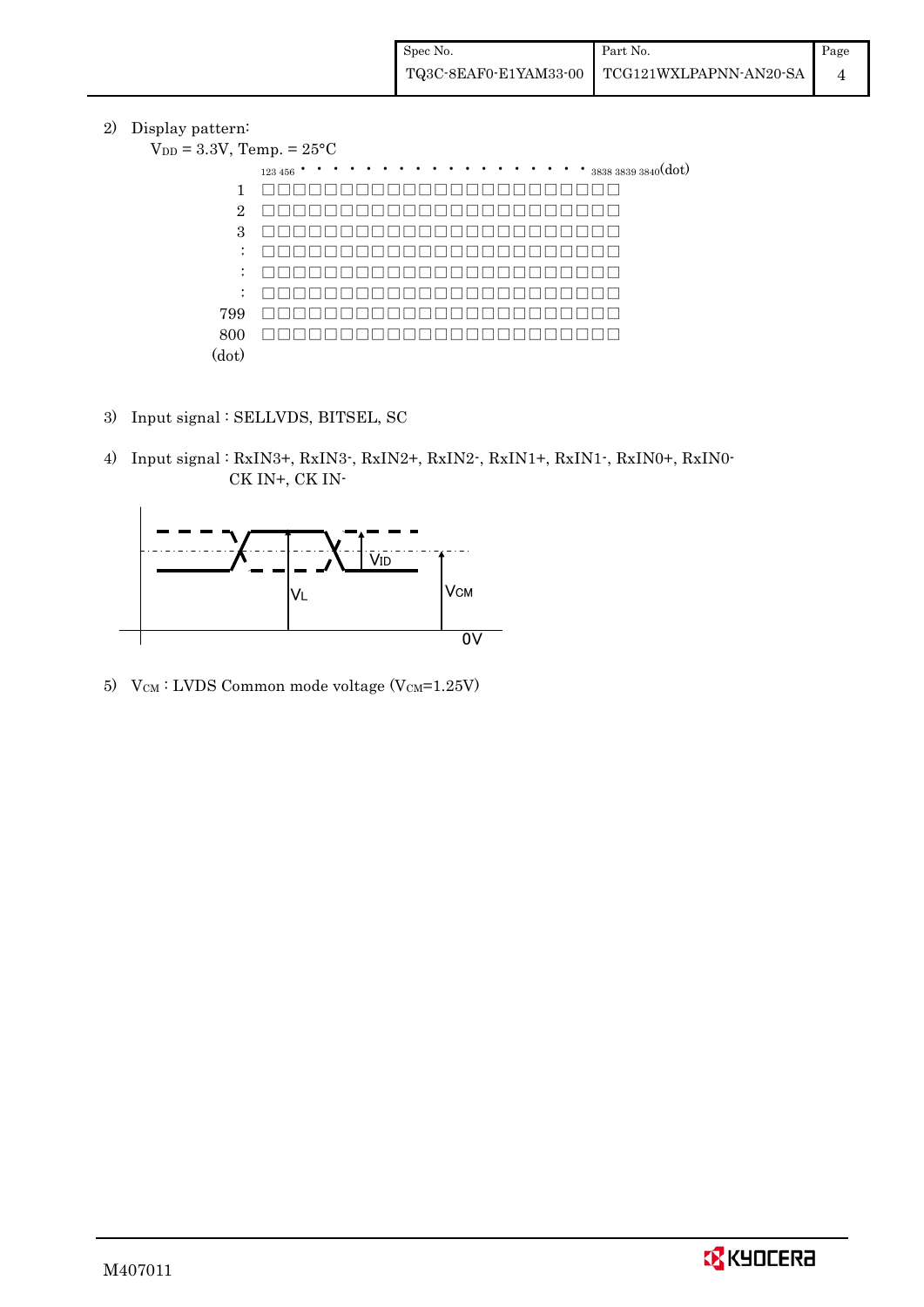| Spec No. | Part No.                                     | Page |
|----------|----------------------------------------------|------|
|          | TQ3C-8EAF0-E1YAM33-00 TCG121WXLPAPNN-AN20-SA |      |

## 5-2. Constant current circuit for LED Backlight

|                                         |                  |                               |                |                | Temp. = $-20 \sim 70$ °C |           |
|-----------------------------------------|------------------|-------------------------------|----------------|----------------|--------------------------|-----------|
| Item                                    | Symbol           | Condition                     | Min.           | Typ.           | Max.                     | Unit      |
| 1)<br>Supply voltage                    | $V_{IN}$         |                               | 10.8           | 12.0           | 13.2                     | V         |
| Current consumption                     | $I_{IN}$         | 2)                            |                | 460            | 600                      | mA        |
| Permissive input ripple voltage         | $V_{RP\_BL}$     | $V_{IN} = 12.0V$              | $\blacksquare$ | $\blacksquare$ | 100                      | $mVp-p$   |
|                                         | VIL_BLBRT        | "Low" level                   | $\Omega$       |                | 0.8                      | V         |
| BLBRT Input signal voltage              | VIH_BLBRT        | "High" level                  | 2.3            |                | $V_{IN}$                 | V         |
| <b>BLBRT</b> Input pull-down resistance | $R_{IN\_BLBRT}$  |                               | 100            | 300            | 500                      | $k\Omega$ |
|                                         | VIL_BLEN         | "Low" level"                  | $\Omega$       |                | 0.8                      | V         |
| <b>BLEN</b> Input signal voltage        | $V_{IH\_BLEN}$   | "High" level                  | 2.3            |                | $V_{IN}$                 | V         |
| BLEN Input pull-down resistance         | $R_{IN\_BLEN}$   |                               | 100            | 300            | 500                      | $k\Omega$ |
| 3)<br>PWM Frequency                     | f <sub>PWM</sub> |                               | <b>200</b>     |                | 10k                      | Hz        |
|                                         |                  | $f_{\rm PWM} = 200 \text{Hz}$ | 1              |                | 100                      | $\%$      |
| 3)<br>P WM Duty ratio                   | DPWM             | $f_{\text{PWM}}=2kHz$         | 10             |                | 100                      | $\%$      |
|                                         |                  | $f_{\text{PWM}} = 10kHz$      | 50             |                | 100                      | $\%$      |
| 4), 5)<br>Operating life time           | T                | Temp.= $25^{\circ}$ C         | $\blacksquare$ | 50,000         |                          | h         |

1) VIN-turn-on conditions



2)  $V_{IN} = 12V$ , Temp. =  $25^{\circ}C$ , DPWM =  $100\%$ 

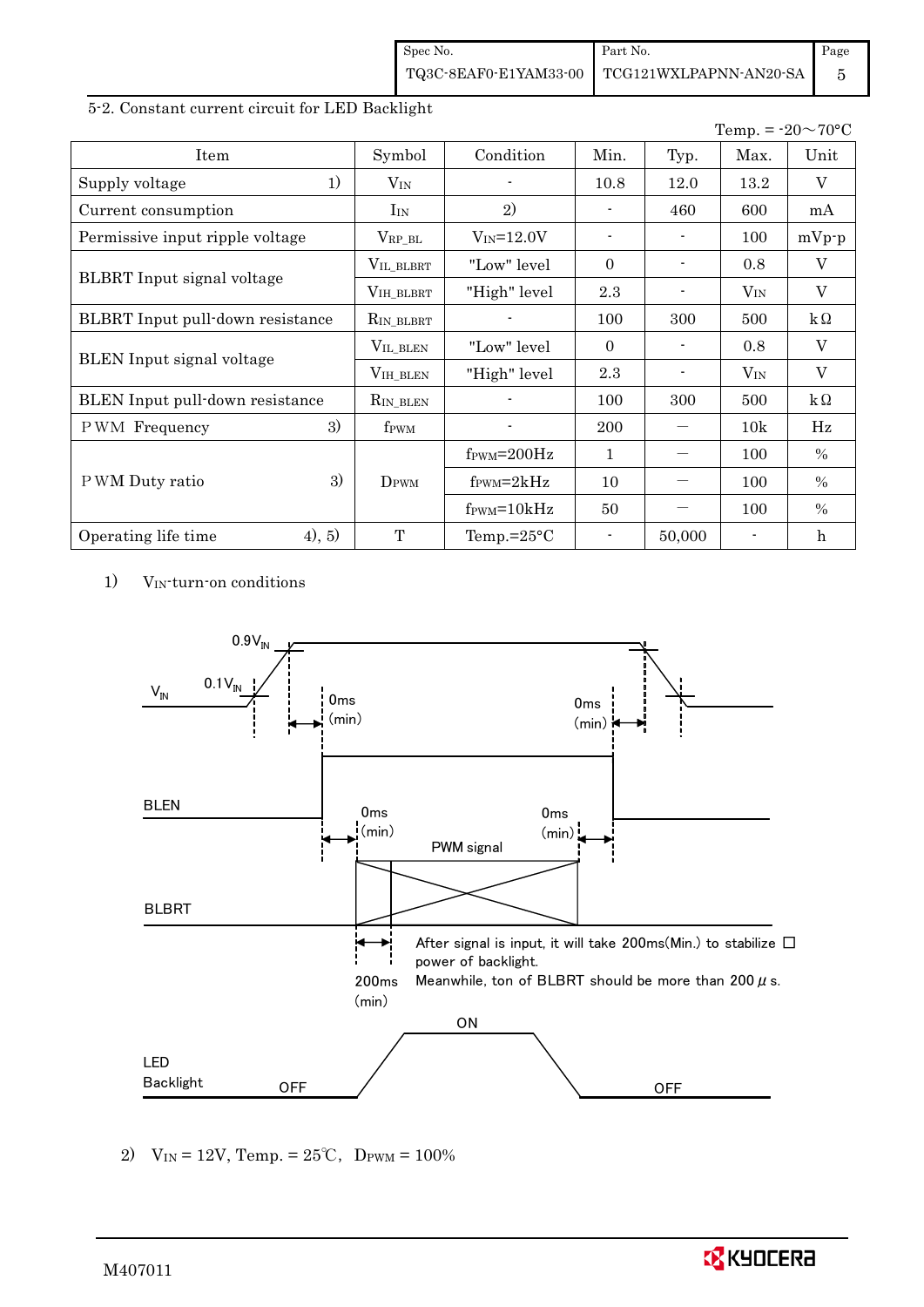| Spec No. | Part No.                                     | Page |
|----------|----------------------------------------------|------|
|          | TQ3C-8EAF0-E1YAM33-00 TCG121WXLPAPNN-AN20-SA |      |

## 3) PWM Timing Diagram



ton, torr  $\geq 50 \,\mu$  s.

In case of lower frequency, the deterioration of the display quality, flicker etc., may occur.

- 4) When brightness decrease 50% of minimum brightness. The average life of a LED will decrease when the LCD is operating at higher temperatures.
- 5) Life time is estimated data.(Condition : IF=60mA, Ta=25℃ in chamber).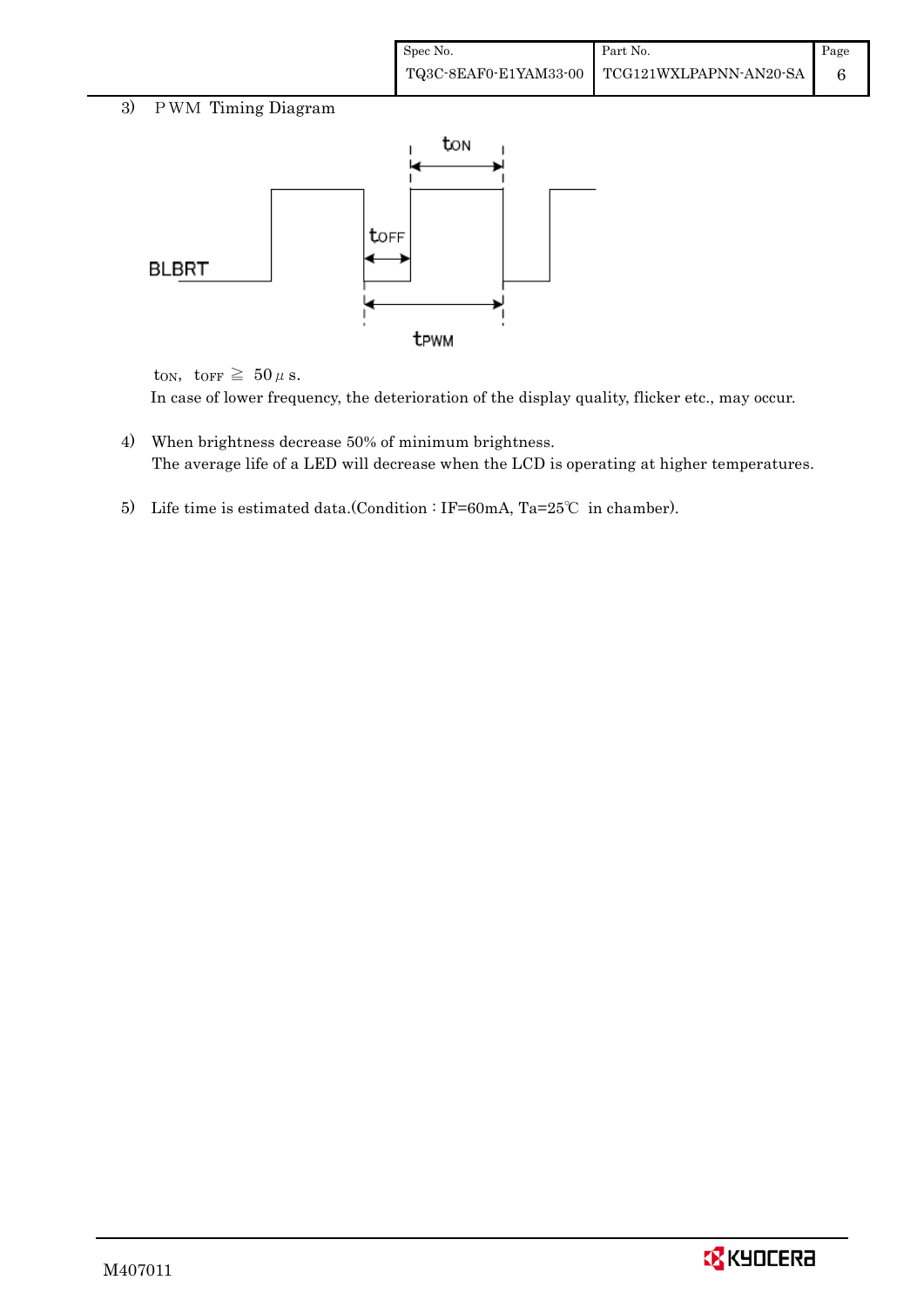| Spec No. | Part No.                                     | Page |
|----------|----------------------------------------------|------|
|          | TQ3C-8EAF0-E1YAM33-00 TCG121WXLPAPNN-AN20-SA |      |

# 6. Optical characteristics

| Measuring spot = $\phi$ 6.0mm, Temp. = 25°C |
|---------------------------------------------|
|                                             |

| Item                        |       | Symbol               | Condition                   | Min.      | Typ.  | Max.  | Unit                     |
|-----------------------------|-------|----------------------|-----------------------------|-----------|-------|-------|--------------------------|
|                             | Rise  | $\tau_r$             | $\theta = \phi = 0^{\circ}$ | —         | 18    |       | ms                       |
| Response time               | Down  | T d                  | $\theta = \phi = 0^{\circ}$ |           | 12    |       | ms                       |
|                             |       | $\theta$ upper       |                             |           | 85    |       |                          |
|                             |       | $\theta$ LOWER       | $CR \ge 10$                 |           | 85    |       | deg.                     |
| Viewing angle range         |       | $\phi$ LEFT          |                             |           | 85    |       |                          |
|                             |       | $\phi$ RIGHT         |                             |           | 85    |       | deg.                     |
| Contrast ratio              |       | CR                   | $\theta = \phi = 0^{\circ}$ | 500       | 750   |       | $\overline{\phantom{a}}$ |
| <b>Brightness</b>           |       | L                    | IF=60mA/Line                | 350       | 500   |       | cd/m <sup>2</sup>        |
|                             | Red   | $\mathbf X$          | $\theta = \phi = 0^{\circ}$ | $0.555\,$ | 0.605 | 0.655 |                          |
|                             |       | y                    |                             | 0.310     | 0.360 | 0.410 |                          |
|                             | Green | $\mathbf X$          |                             | 0.290     | 0.340 | 0.390 |                          |
| Chromaticity<br>coordinates |       | У                    | $\theta = \phi = 0^{\circ}$ | 0.520     | 0.570 | 0.620 |                          |
|                             |       | $\mathbf X$          | $\theta = \phi = 0^{\circ}$ | 0.110     | 0.160 | 0.210 |                          |
|                             | Blue  | y                    |                             | 0.080     | 0.130 | 0.180 |                          |
|                             |       | $\mathbf X$          |                             | 0.265     | 0.315 | 0.365 |                          |
|                             |       | White<br>$\mathbf y$ | $\theta = \phi = 0^{\circ}$ | 0.295     | 0.345 | 0.395 |                          |

## 6-1. Definition of contrast ratio

 $CR(Contrast ratio) =$  Brightness with all pixels "White" Brightness with all pixels "Black"

## 6-2. Definition of response time

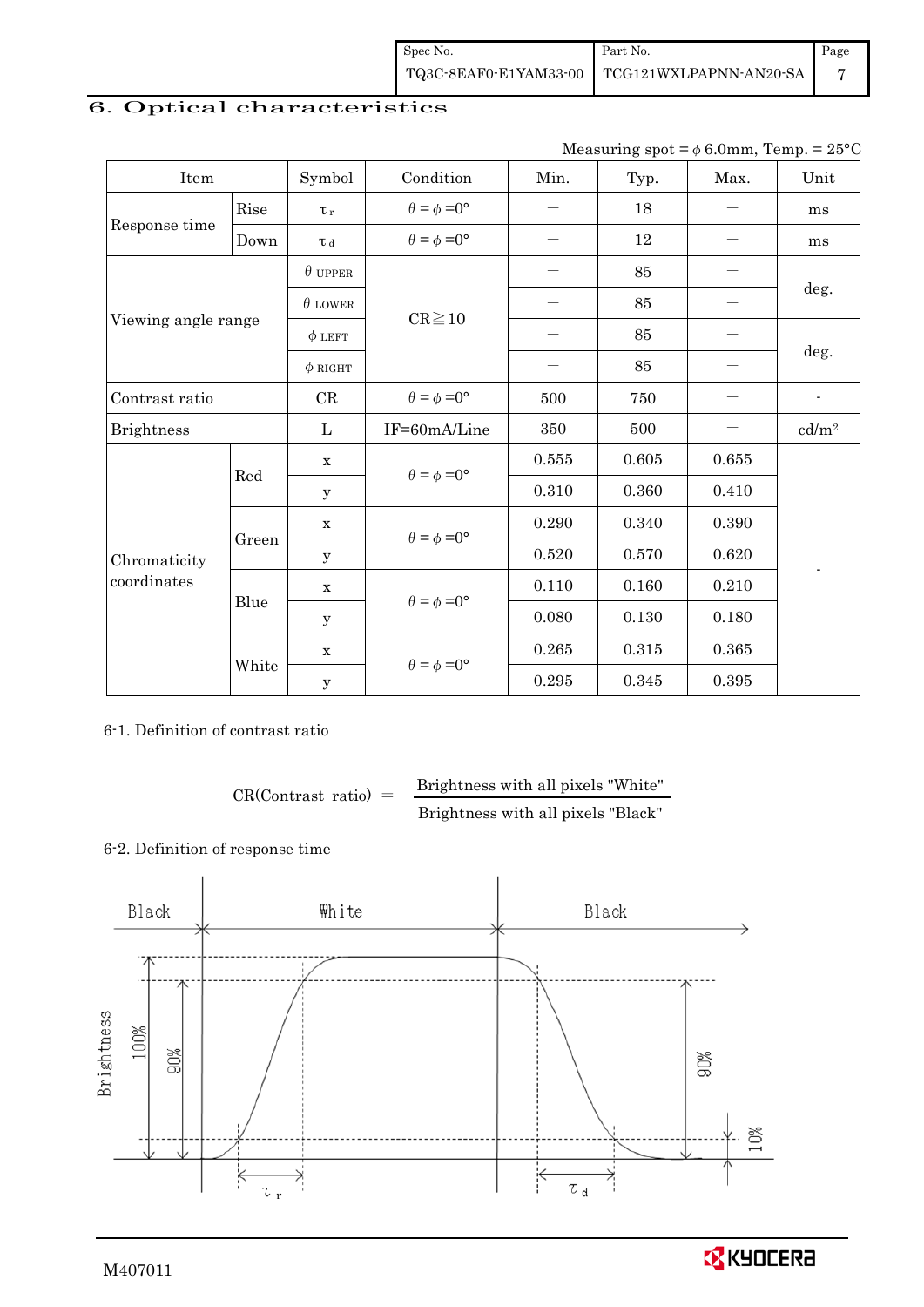6-3. Definition of viewing angle



## 6-4. Brightness measuring points



- 1) Rating is defined as the white brightness at center of display screen(3).
- 2) 5 minutes after LED is turned on. (Ambient Temp.=25℃)

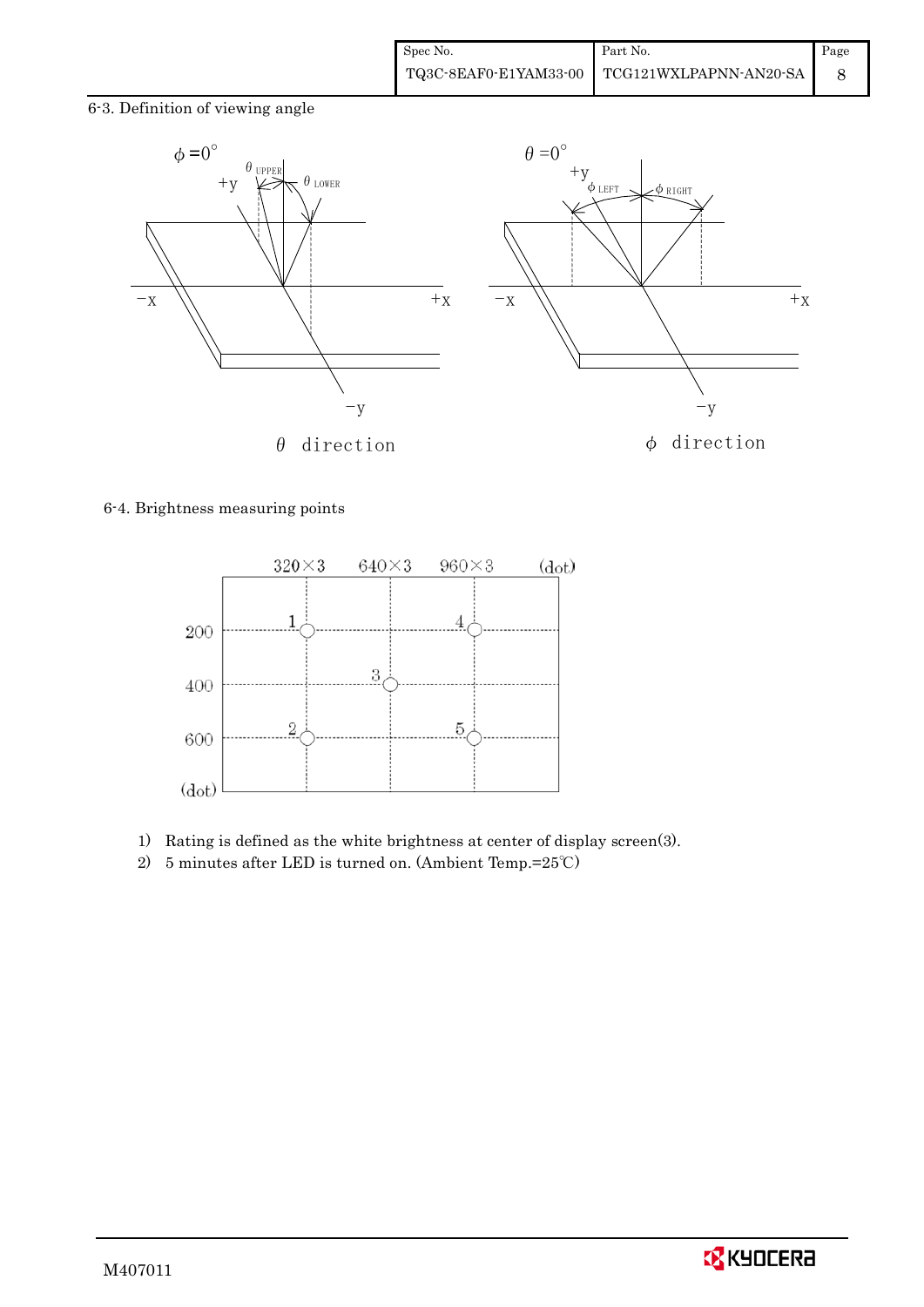## 7. Interface signals

## 7-1. Interface signals

| No.        | Symbol         | Description                                                      | <b>Note</b> |
|------------|----------------|------------------------------------------------------------------|-------------|
|            | SC             | Scan direction control (GND or Open : Normal, High : Reverse)    | 1)          |
| $\sqrt{2}$ | <b>BITSEL</b>  | Bit data select signal (GND or Open: 8bit mode, High: 6bit mode) | 2)          |
| 3          | RxIN3+         | LVDS receiver signal $CH3(+)$                                    | <b>LVDS</b> |
| 4          | $RxIN3-$       | LVDS receiver signal $CH3(\cdot)$                                | <b>LVDS</b> |
| 5          | <b>GND</b>     | <b>GND</b>                                                       |             |
| 6          | CK IN+         | LVDS receiver signal $CK(+)$                                     | <b>LVDS</b> |
| 7          | CK IN-         | LVDS receiver signal $CK(\cdot)$                                 | <b>LVDS</b> |
| 8          | <b>GND</b>     | <b>GND</b>                                                       |             |
| 9          | $RxIN2+$       | LVDS receiver signal $CH2(+)$                                    | <b>LVDS</b> |
| 10         | RxIN2-         | LVDS receiver signal $CH2(\cdot)$                                | <b>LVDS</b> |
| 11         | <b>GND</b>     | <b>GND</b>                                                       |             |
| 12         | $RxIN1+$       | LVDS receiver signal $CH1(+)$                                    | <b>LVDS</b> |
| 13         | RxIN1-         | LVDS receiver signal $CH1(\cdot)$                                | <b>LVDS</b> |
| 14         | <b>GND</b>     | <b>GND</b>                                                       |             |
| 15         | RxIN0+         | LVDS receiver signal $CHO(+)$                                    | <b>LVDS</b> |
| 16         | RxIN0-         | LVDS receiver signal $CHO(·)$                                    | <b>LVDS</b> |
| 17         | <b>GND</b>     | <b>GND</b>                                                       |             |
| 18         | <b>SELLVDS</b> | Mode select signal(LVDS Data mapping)                            |             |
| 19         | $\rm V_{DD}$   | $+3.3V$ power supply                                             |             |
| 20         | $V_{DD}$       | $+3.3V$ power supply                                             |             |

| LCD connector      | $DF19G-20P-1H(54)$ (HIROSE) |          |
|--------------------|-----------------------------|----------|
| Matching connector | DF19-20S-1C                 | (HIROSE) |
|                    | DF19G-20S-1C                | (HIROSE) |

| LVDS receiver             | Embedded in ASIC                              |
|---------------------------|-----------------------------------------------|
| Matching LVDS transmitter | THC63LVDM83R(THine Electronics) or compatible |

1) Scanning

SC : GND or Open SC : High



2) BITSEL

Number of colors 8 bit mode: 16.2M colors 6 bit mode: 262k colors

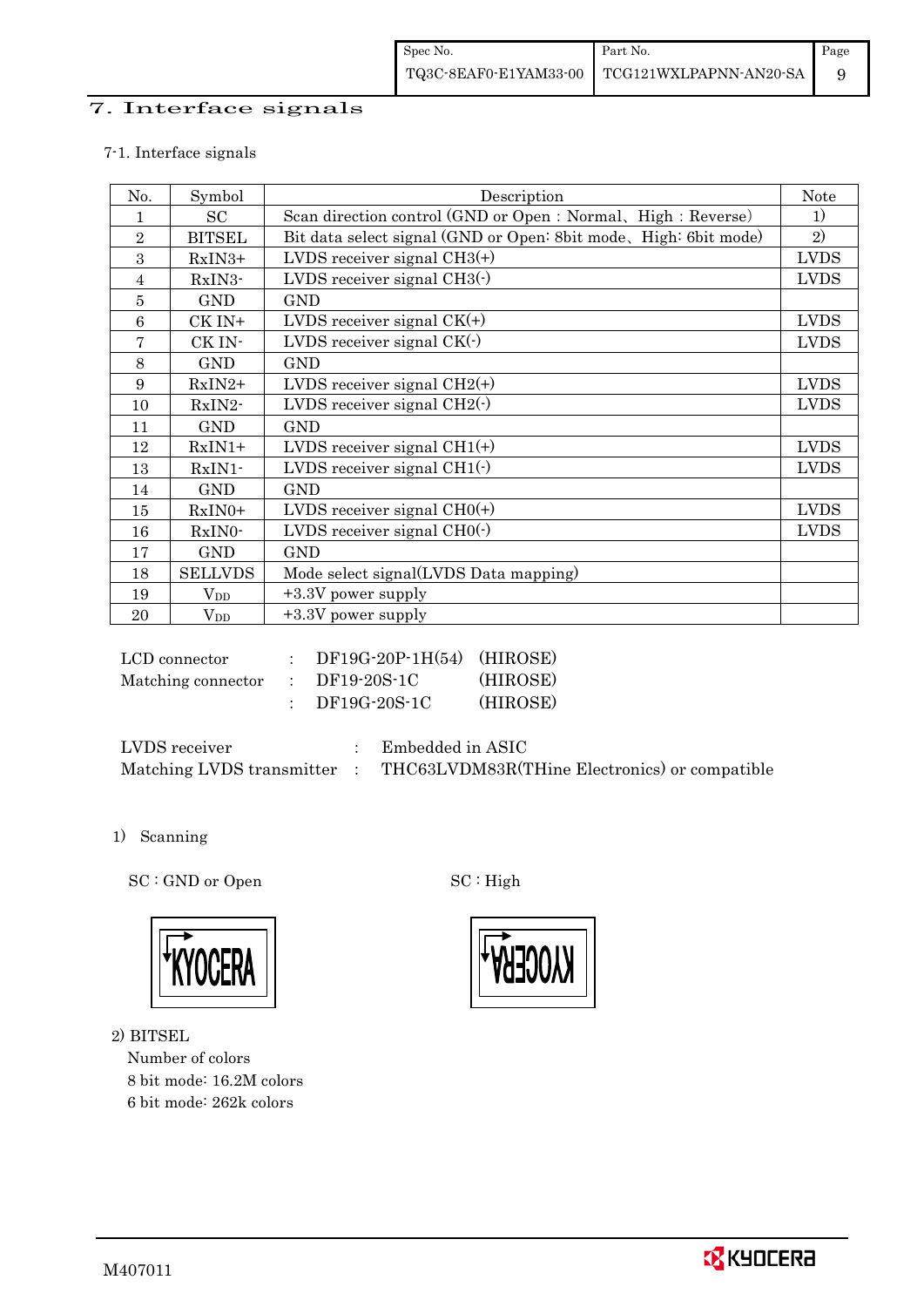Spec No. TQ3C-8EAF0-E1YAM33-00 Part No. TCG121WXLPAPNN-AN20-SA Page 10

7-2. LED

| No.            | Symbol       | Description                       | Note |
|----------------|--------------|-----------------------------------|------|
|                | <b>GND</b>   | <b>GND</b>                        |      |
| $\overline{2}$ | <b>BLBRT</b> | PWM signal(Brightness adjustment) |      |
| 3              | <b>BLEN</b>  | ON/OFF terminal voltage           |      |
| 4              | <b>GND</b>   | <b>GND</b>                        |      |
| 5              | $\rm V_{IN}$ | $(+12V)$ power supply             |      |
| 6              | $\rm V_{IN}$ | $(+12V)$ power supply             |      |
| $\overline{ }$ | $\rm V_{IN}$ | $(+12V)$ power supply             |      |
| 8              | GND          | $_{\rm GND}$                      |      |

 $\begin{tabular}{ll} LCD connector & : & SMO8B-SHLS-G-TF(LF)(SN) & (JST) \end{tabular}$ Matching connector : SHLP-08V-S-B (JST)

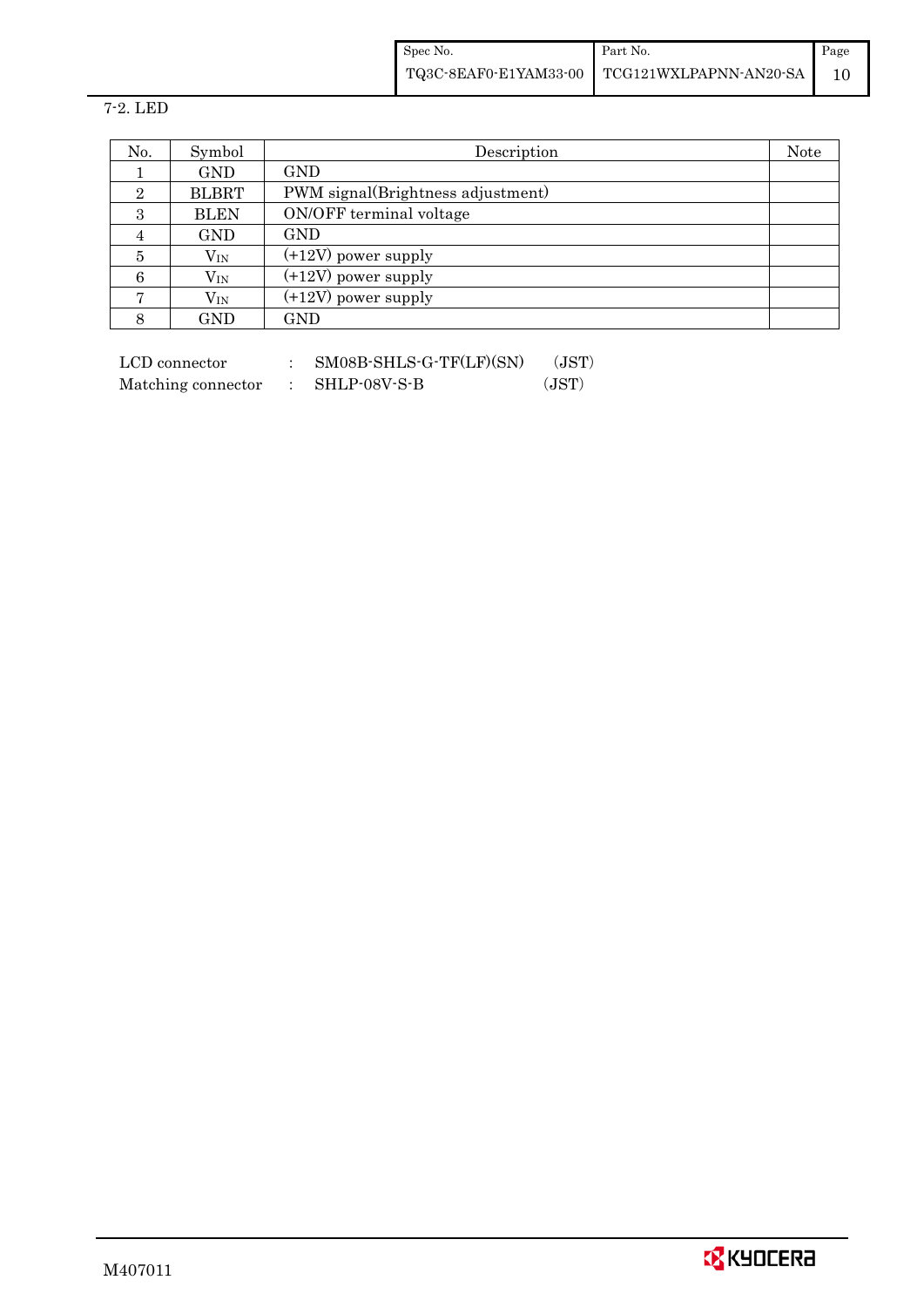| Spec No.              | Part No.               | Page |
|-----------------------|------------------------|------|
| TQ3C-8EAF0-E1YAM33-00 | TCG121WXLPAPNN-AN20-SA |      |

7-3. Data mapping (6bit input / 8bit mode)

|  |  |  |  | 1) Location of BITSEL, SELLVDS (THC63LVDM83R(THine Electronics) or compatible) |  |  |
|--|--|--|--|--------------------------------------------------------------------------------|--|--|
|--|--|--|--|--------------------------------------------------------------------------------|--|--|

| Transmitter    |                 | $2Pin$ BITSEL = "L" or OPEN   | $2Pin$ BITSEL = "L" or OPEN |
|----------------|-----------------|-------------------------------|-----------------------------|
| Pin No.        | Data            | 18Pin SELLVDS $=$ "L" or OPEN | $18Pin$ SELLVDS = "H"       |
| 51             | TA <sub>0</sub> |                               | RO(LSB)                     |
| $52\,$         | TA1             |                               | R1                          |
| 54             | TA <sub>2</sub> |                               | R2                          |
| 55             | TA <sub>3</sub> |                               | R3                          |
| 56             | TA4             |                               | R4                          |
| $\,3$          | TA5             |                               | R5(MSB)                     |
| $\overline{4}$ | TA <sub>6</sub> |                               | GO(LSB)                     |
| $\,6\,$        | T <sub>B0</sub> |                               | G1                          |
| $\overline{7}$ | TB1             | $\overline{\phantom{0}}$      | G <sub>2</sub>              |
| 11             | TB <sub>2</sub> |                               | G <sub>3</sub>              |
| 12             | TB <sub>3</sub> | $\overline{\phantom{a}}$      | G <sub>4</sub>              |
| 14             | TB4             |                               | G5(MSB)                     |
| 15             | TB5             | $\overline{\phantom{0}}$      | BO(LSB)                     |
| 19             | TB6             |                               | B1                          |
| $20\,$         | TC <sub>0</sub> |                               | B2                          |
| 22             | TC1             | $\sim$                        | B <sub>3</sub>              |
| 23             | $\rm TC2$       | $\overline{\phantom{0}}$      | B <sub>4</sub>              |
| 24             | TC <sub>3</sub> |                               | B5(MSB)                     |
| 27             | TC4             | -                             | (HS)                        |
| 28             | TC <sub>5</sub> |                               | (VS)                        |
| $30\,$         | TC <sub>6</sub> |                               | DE                          |
| 50             | TD <sub>0</sub> | $\overline{\phantom{0}}$      | <b>GND</b>                  |
| $\overline{2}$ | TD1             | -                             | <b>GND</b>                  |
| 8              | TD <sub>2</sub> | $\overline{\phantom{0}}$      | <b>GND</b>                  |
| 10             | TD <sub>3</sub> | $\overline{\phantom{0}}$      | <b>GND</b>                  |
| 16             | TD <sub>4</sub> |                               | <b>GND</b>                  |
| 18             | TD <sub>5</sub> |                               | <b>GND</b>                  |
| $\bf 25$       | TD <sub>6</sub> |                               | <b>GND</b>                  |

 BITSEL=L(GND) or OPEN SELLVDS=H(3.3V)



HS:HSYNC

 $\mathrm{VS}:\mathrm{V}_{\mathrm{SYNC}}$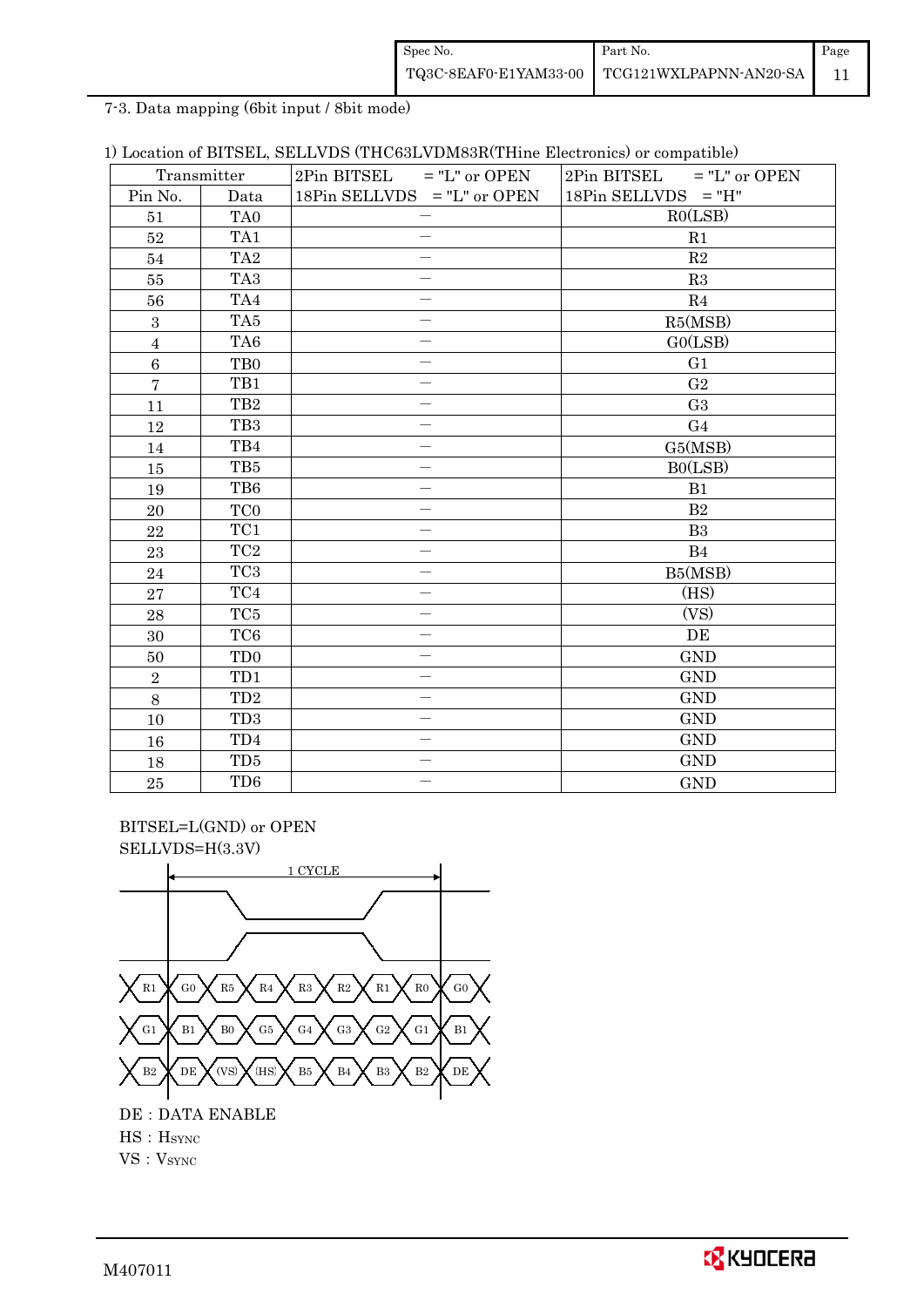2) Block Diagram

## BITSEL=L(GND) or OPEN SELLVDS=H(3.3V)



When using "6-bit Transmitter", please connect the unused channel of the control IC receiver as described in the diagram below.



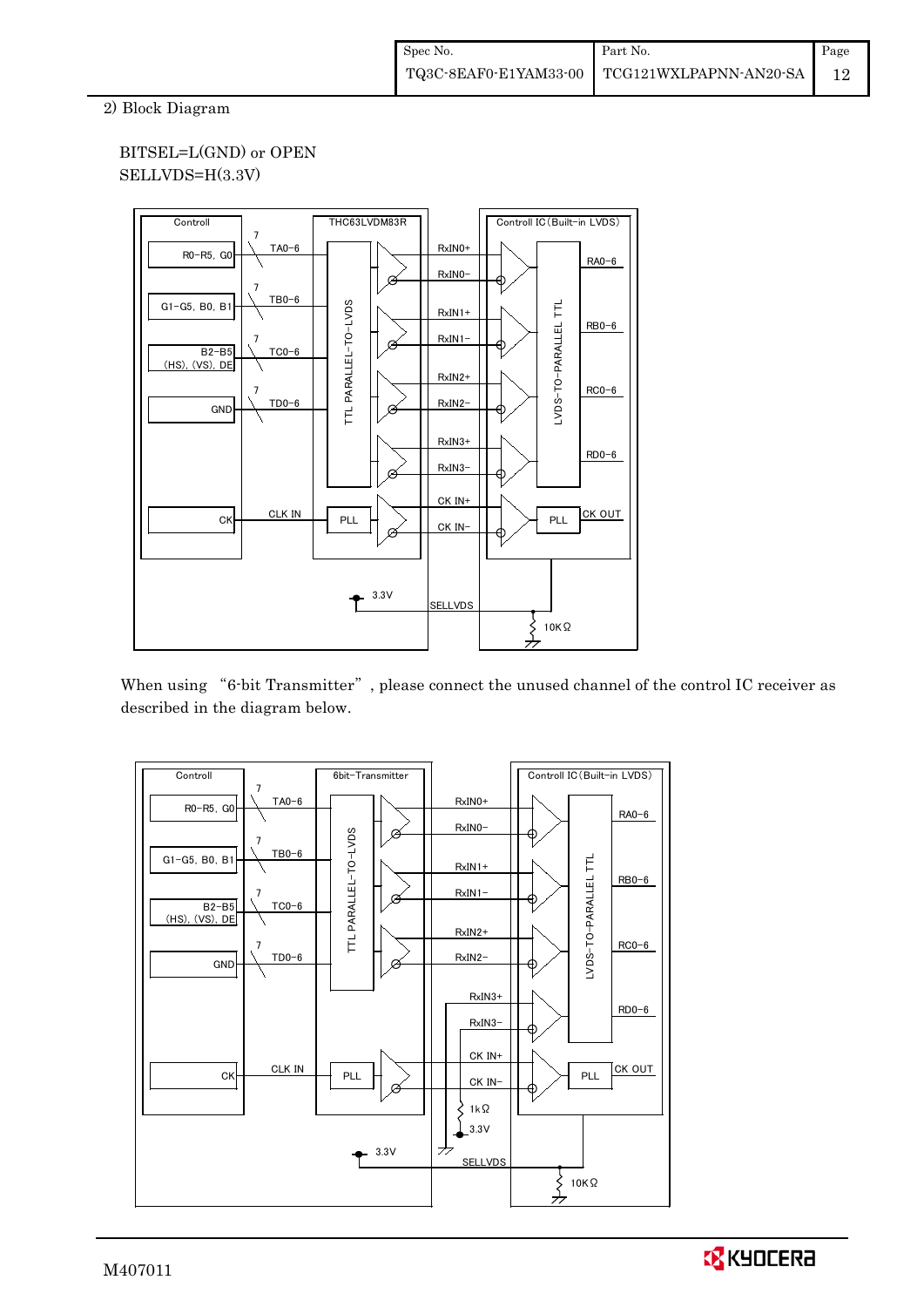| Spec No.              | Part No.                      | Page |
|-----------------------|-------------------------------|------|
| TQ3C-8EAF0-E1YAM33-00 | <b>TEG121WXLPAPNN-AN20-SA</b> |      |

7-4. Data mapping (8bit input / 8bit mode)

|  |  |  |  |  |  |  | 1) Location of BITSEL, SELLVDS (THC63LVDM83R(THine Electronics) or compatible) |
|--|--|--|--|--|--|--|--------------------------------------------------------------------------------|
|--|--|--|--|--|--|--|--------------------------------------------------------------------------------|

|                | Transmitter     | $2Pin$ BITSEL = "L" or OPEN   | $2Pin$ BITSEL = "L" or OPEN |
|----------------|-----------------|-------------------------------|-----------------------------|
| Pin No.        | Data            | 18Pin SELLVDS $=$ "L" or OPEN | $18Pin$ SELLVDS = "H"       |
| 51             | TA <sub>0</sub> | RO(LSB)                       | R <sub>2</sub>              |
| 52             | TA1             | R1                            | R3                          |
| 54             | TA <sub>2</sub> | R2                            | R <sub>4</sub>              |
| $55\,$         | TA <sub>3</sub> | R3                            | R5                          |
| 56             | TA4             | R4                            | R6                          |
| 3              | TA5             | R5                            | R7(MSB)                     |
| $\overline{4}$ | TA <sub>6</sub> | GO(LSB)                       | G <sub>2</sub>              |
| $\overline{6}$ | T <sub>B0</sub> | G1                            | G <sub>3</sub>              |
| $\overline{7}$ | TB1             | G <sub>2</sub>                | G <sub>4</sub>              |
| 11             | TB <sub>2</sub> | G <sub>3</sub>                | G5                          |
| 12             | TB <sub>3</sub> | G <sub>4</sub>                | G <sub>6</sub>              |
| 14             | TB4             | G5                            | G7(MSB)                     |
| 15             | TB5             | B0(LSB)                       | B <sub>2</sub>              |
| 19             | TB6             | B1                            | B <sub>3</sub>              |
| 20             | TC <sub>0</sub> | B <sub>2</sub>                | <b>B4</b>                   |
| 22             | TC1             | B <sub>3</sub>                | B <sub>5</sub>              |
| 23             | TC <sub>2</sub> | <b>B</b> 4                    | B <sub>6</sub>              |
| 24             | TC <sub>3</sub> | B5                            | B7(MSB)                     |
| 27             | TC4             | (HS)                          | (HS)                        |
| 28             | TC <sub>5</sub> | (VS)                          | (VS)                        |
| 30             | TC <sub>6</sub> | DE                            | DE                          |
| 50             | TD <sub>0</sub> | R6                            | RO(LSB)                     |
| $\sqrt{2}$     | TD1             | R7(MSB)                       | R <sub>1</sub>              |
| 8              | TD <sub>2</sub> | G <sub>6</sub>                | GO(LSB)                     |
| 10             | TD <sub>3</sub> | G7(MSB)                       | G <sub>1</sub>              |
| 16             | TD <sub>4</sub> | B6                            | BO(LSB)                     |
| 18             | TD <sub>5</sub> | B7(MSB)                       | B1                          |
| 25             | TD <sub>6</sub> | (NA)                          | (NA)                        |

BITSEL=L(GND) or OPEN SELLVDS=L(GND) or OPEN

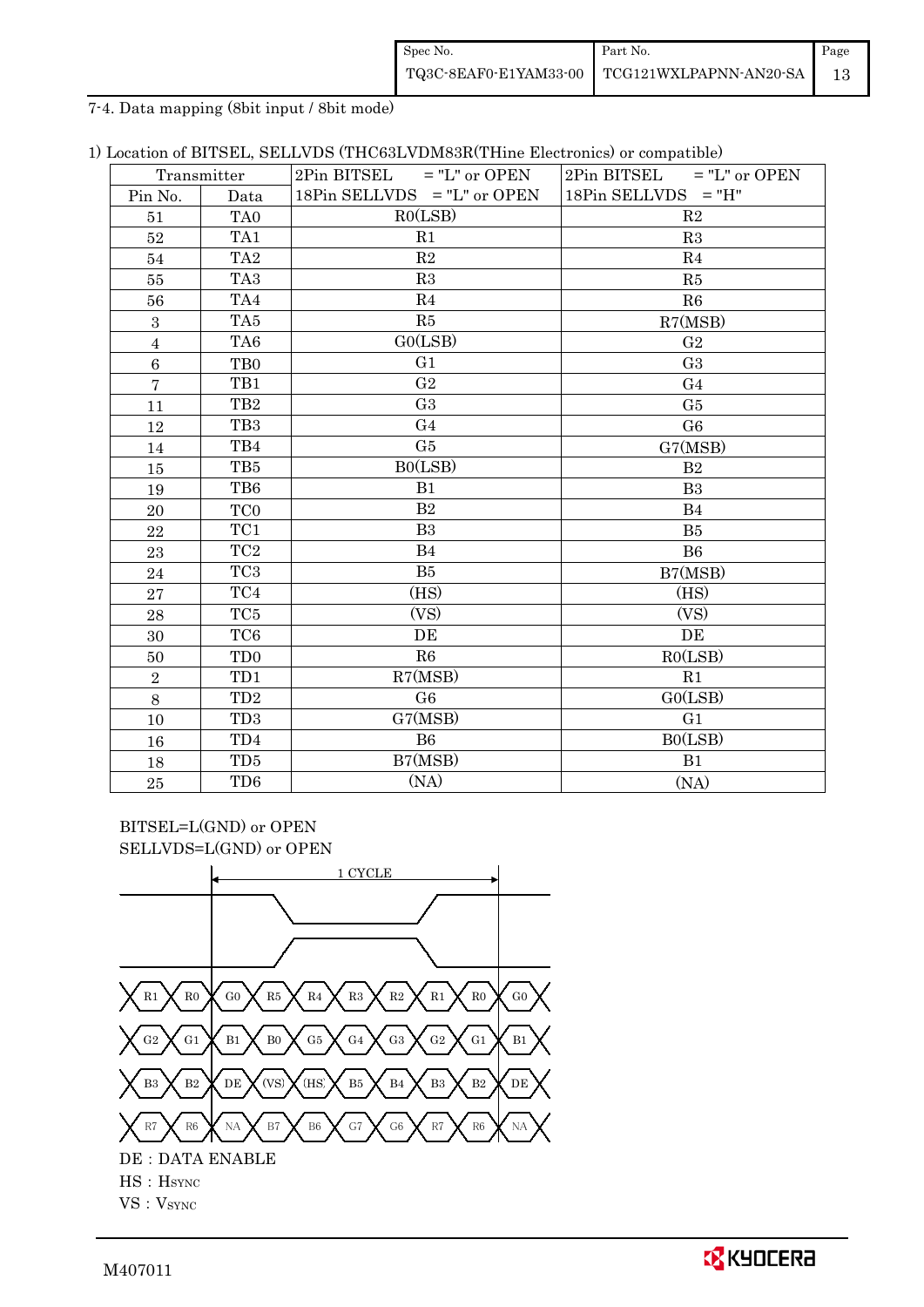



2) Block Diagram

## BITSEL=L(GND) or OPEN SELLVDS=L(GND) or OPEN



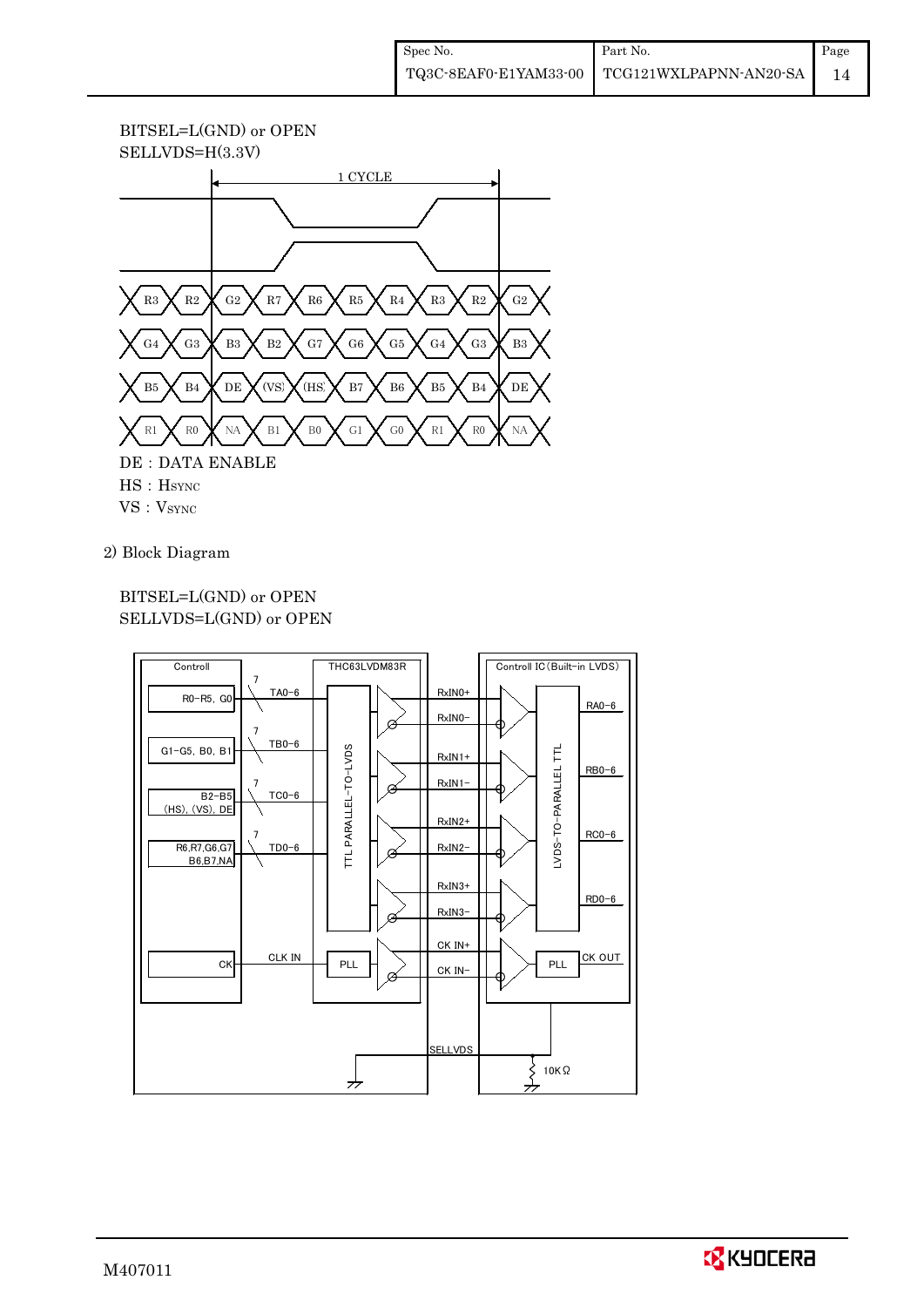BITSEL=L(GND) or OPEN SELLVDS=H(3.3V)

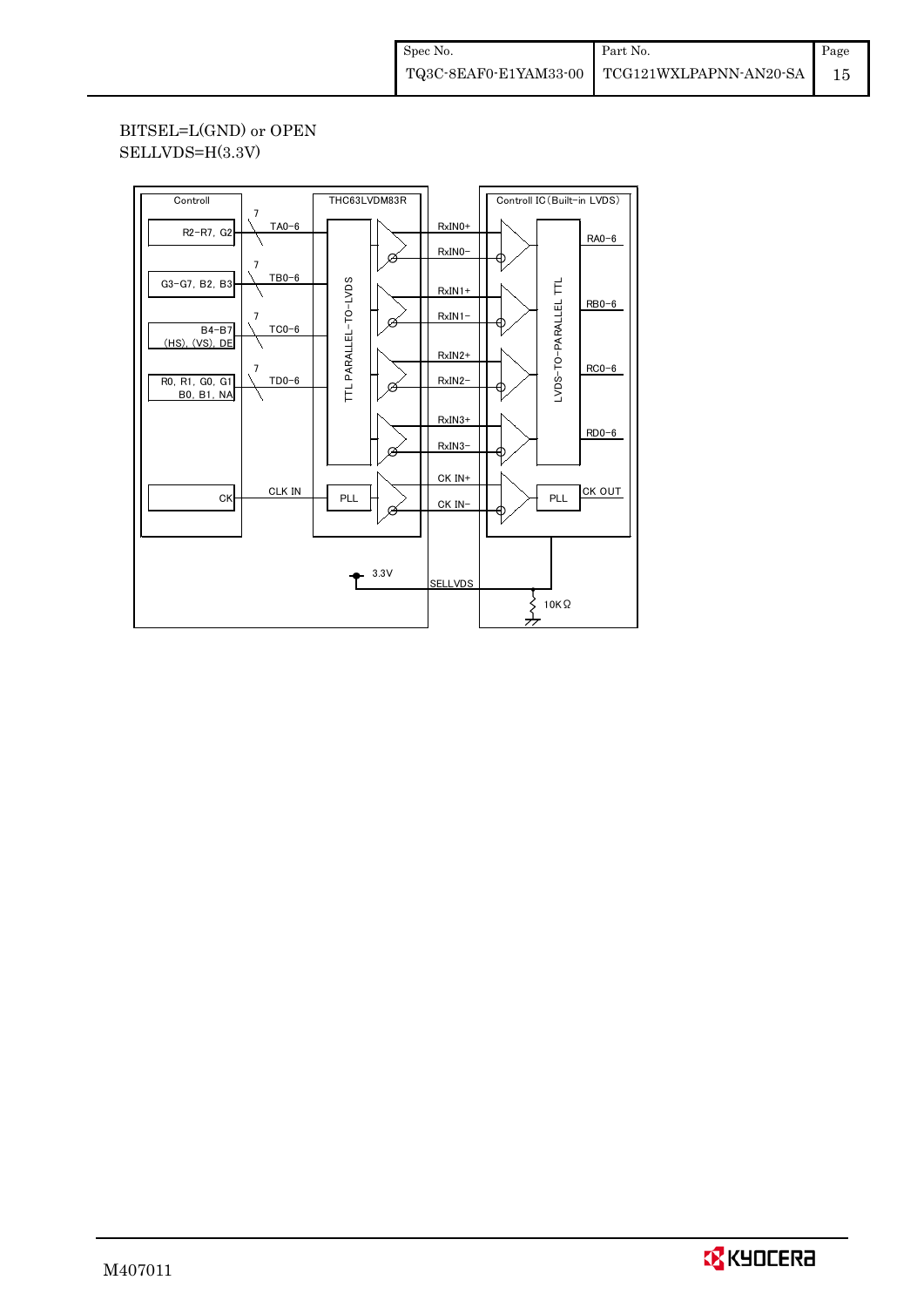| Spec No.              | Part No.               | Page |
|-----------------------|------------------------|------|
| TQ3C-8EAF0-E1YAM33-00 | TCG121WXLPAPNN-AN20-SA |      |

7-5. Data mapping (6bit input / 6bit mode)

|  |  |  |  |  |  |  | 1) Location of BITSEL, SELLVDS (THC63LVDM63R(THine Electronics) or compatible) |
|--|--|--|--|--|--|--|--------------------------------------------------------------------------------|
|--|--|--|--|--|--|--|--------------------------------------------------------------------------------|

|                  | Transmitter     | $2Pin$ BITSEL = "H"           | 2Pin BITSEL<br>$=$ "H" |
|------------------|-----------------|-------------------------------|------------------------|
| Pin No.          | Data            | 18Pin SELLVDS $=$ "L" or OPEN | $18Pin$ SELLVDS = "H"  |
| 44               | TA <sub>0</sub> | RO(LSB)                       |                        |
| 45               | TA1             | R1                            |                        |
| 47               | TA <sub>2</sub> | R2                            |                        |
| 48               | TA <sub>3</sub> | R3                            |                        |
| 1                | TA4             | R4                            |                        |
| 3                | TA5             | R5(MSB)                       |                        |
| $\overline{4}$   | TA <sub>6</sub> | GO(LSB)                       |                        |
| $\boldsymbol{6}$ | T <sub>B0</sub> | G1                            |                        |
| $\overline{7}$   | TB1             | G <sub>2</sub>                |                        |
| 9                | TB <sub>2</sub> | G <sub>3</sub>                |                        |
| 10               | TB <sub>3</sub> | G <sub>4</sub>                |                        |
| 12               | TB4             | G5(MSB)                       |                        |
| 13               | TB5             | BO(LSB)                       |                        |
| 15               | TB6             | B1                            |                        |
| 16               | TC <sub>0</sub> | B <sub>2</sub>                |                        |
| 18               | TC1             | B <sub>3</sub>                |                        |
| 19               | TC <sub>2</sub> | <b>B</b> 4                    |                        |
| 20               | TC <sub>3</sub> | B5(MSB)                       |                        |
| 22               | TC4             | (HS)                          |                        |
| 23               | TC5             | (VS)                          |                        |
| $\rm 25$         | TC <sub>6</sub> | DE                            |                        |

## BITSEL=H(3.3V) SELLVDS=L(GND) or OPEN



# DE : DATA ENABLE HS: H<sub>SYNC</sub> VS: V<sub>SYNC</sub>

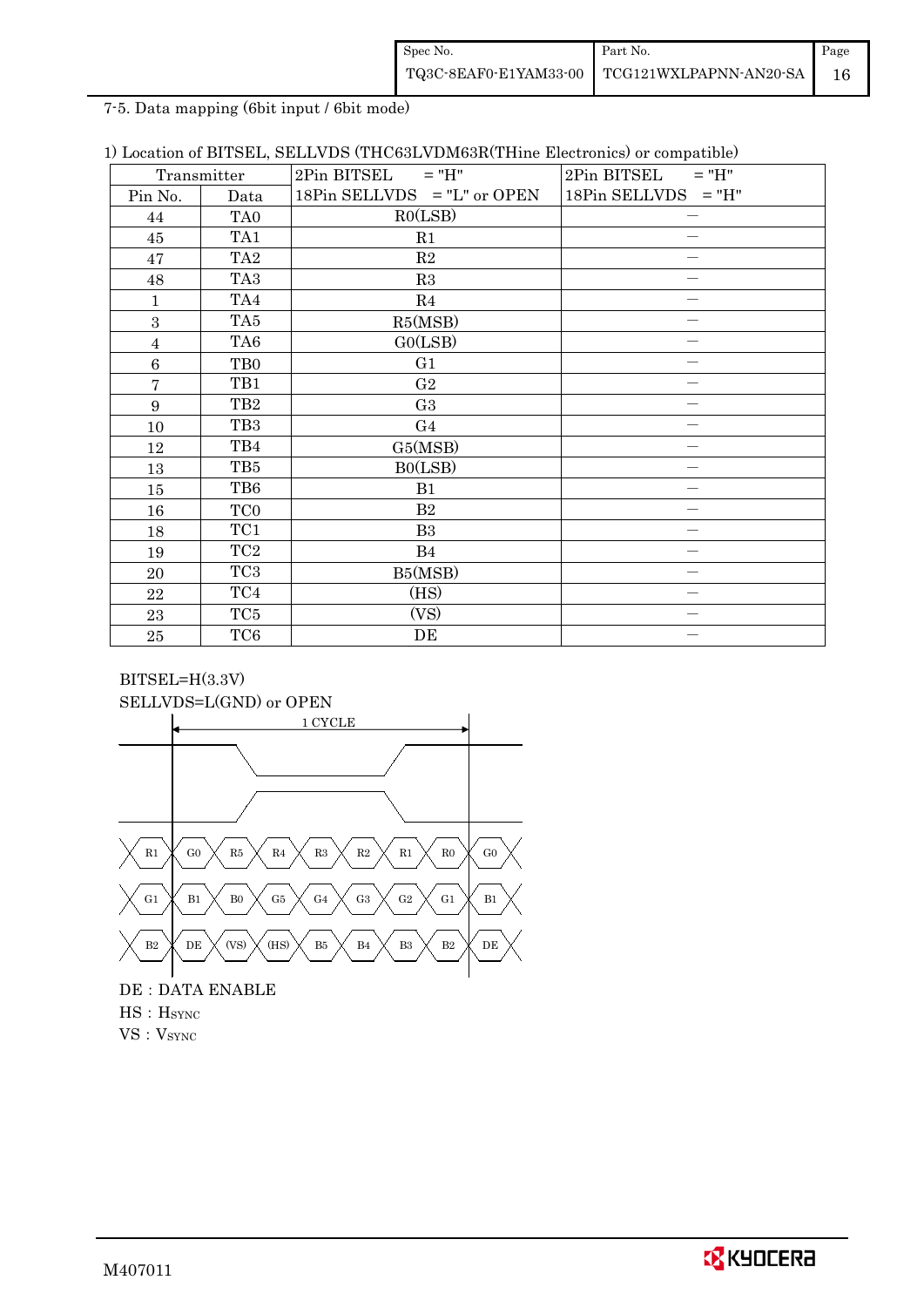2) Block Diagram

## BITSEL=H(3.3V) SELLVDS=L(GND) or OPEN



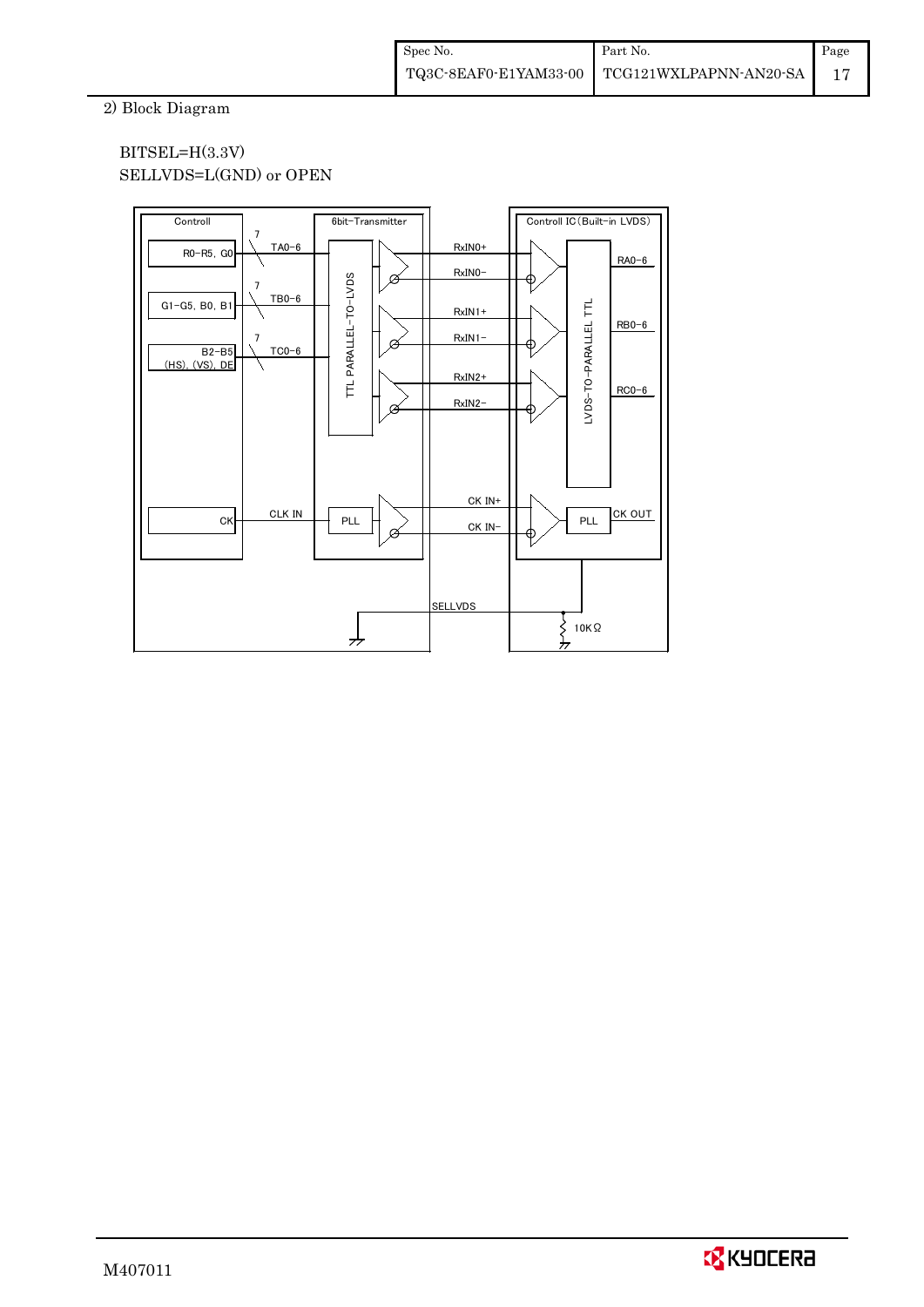| Spec No.              | Part No.               | Page |
|-----------------------|------------------------|------|
| TQ3C-8EAF0-E1YAM33-00 | TCG121WXLPAPNN-AN20-SA |      |

# 8. Input timing characteristics

|                       | Item                      | Symbol      | Min.  | Typ.  | Max. | Unit    | <b>Note</b>    |
|-----------------------|---------------------------|-------------|-------|-------|------|---------|----------------|
| Clock (CK)            | Frequency                 | 1/Tc        | 60    | 71.1  | 80   | MHz     |                |
|                       | Horizontal Period         |             | 1300  | 1440  | 1800 | Dot     |                |
|                       |                           | Th          | 16.25 | 20.25 |      | $\mu$ s |                |
| Enable signal<br>(DE) | Horizontal display period | Thd<br>1280 |       |       |      |         |                |
|                       | Vertical Period           | Tv          | 803   | 823   | 1024 | Line    |                |
|                       | Vertical display period   | Tvd         |       | 800   |      |         |                |
| Refresh rate          |                           | fy          | 50    | 60    | 70   |         | $\mathfrak{D}$ |

#### 8-1. Timing characteristics

1) If the display is used under the condition which is out of specifications such as higher clock frequency than specified value, there is a possibility phenomenon such as display error including white display, malfunction and no image may occur.

Please use the display under the conditions written in the specification.

- 2) Please set a clock frequency, a vertical dormant period, and the horizontal dormant period so that the Horizontal Period should not reach less than Min. value.
- 3) If the refresh rate reach less than Min. value, the deterioration of the display quality, flicker etc., may occur.(fv=1/Tv)



#### **Vertical Timing Diagram**

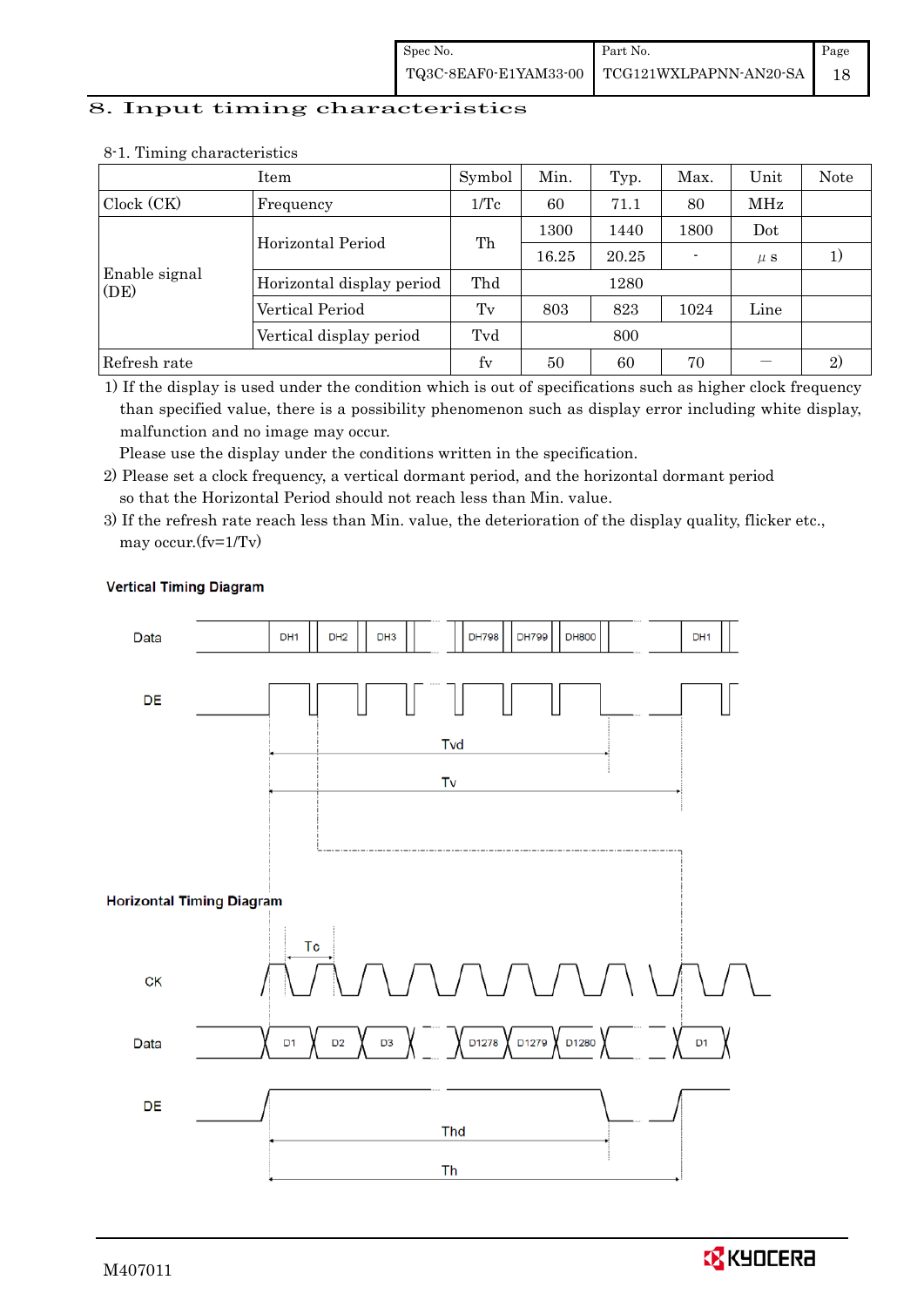| Spec No. | Part No.                                     | Page |
|----------|----------------------------------------------|------|
|          | TQ3C-8EAF0-E1YAM33-00 TCG121WXLPAPNN-AN20-SA |      |

8-2. Input Data Signals and Display position on the screen

| D1, DH1   | D2, DH1                                                               | D3, DH1 |             |             |          |  | D1280, DH1 |
|-----------|-----------------------------------------------------------------------|---------|-------------|-------------|----------|--|------------|
| D1, DH2   | D <sub>2</sub> , DH <sub>2</sub>                                      | D3, DH2 |             |             |          |  |            |
|           |                                                                       |         |             |             |          |  |            |
|           |                                                                       |         |             |             |          |  |            |
|           |                                                                       |         |             |             |          |  |            |
|           |                                                                       |         | $\mathbf R$ | $\mathbf G$ | $\bf{B}$ |  |            |
|           |                                                                       |         |             |             |          |  |            |
|           |                                                                       |         |             |             |          |  |            |
|           |                                                                       |         |             |             |          |  |            |
|           |                                                                       |         |             |             |          |  |            |
|           |                                                                       |         |             |             |          |  |            |
|           |                                                                       |         |             |             |          |  |            |
| D1, DH800 | D <sub>2</sub> , DH <sub>800</sub> D <sub>3</sub> , DH <sub>800</sub> |         |             |             |          |  |            |
|           |                                                                       |         |             |             |          |  |            |

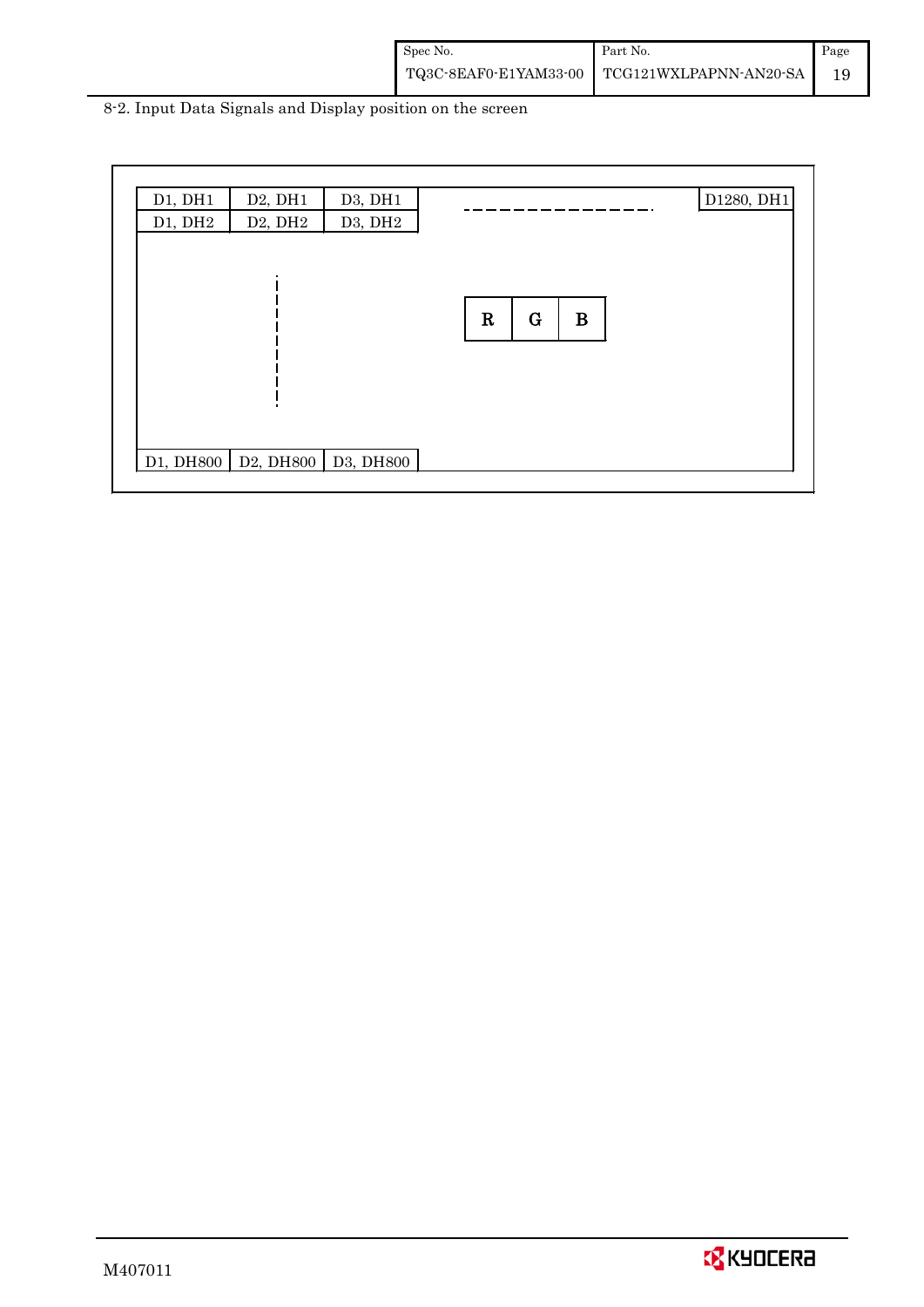## 9. Lot number identification

The lot number shall be indicated on the back of the backlight case of each LCD.

TCG121WXLPAPNN-AN20-SA - □□ - □□ - □ MADE IN □□□□□ ↓ ↓ ↓ ↓ ↓  $12 \quad 3 \quad 4$  5

- No1. No5. above indicate
	- 1. Year code
		- 2. Month code
		- 3. Date
		- 4. Version Number
		- 5. Country of origin (Japan or China)

| Year | 2017 | 2018 | 2019 | 2020 | 2021 | 2022 |
|------|------|------|------|------|------|------|
| Code |      |      |      |      |      |      |

| Month      | Jan. | Feb. | Mar. | Apr. | May | Jun. |
|------------|------|------|------|------|-----|------|
| $\rm Code$ |      |      |      |      |     |      |

| Month | Jul. | Aug. | Sep. | Oct. | Nov. | Dec. |
|-------|------|------|------|------|------|------|
| Code  |      | ◡    |      | 77   |      |      |

### 10. Warranty

10-1. Incoming inspection

Please inspect the LCD within one month after your receipt.

### 10-2. Production warranty

 Kyocera warrants its LCD's for a period of 12 months from the ship date. Kyocera shall, by mutual agreement, replace or re-work defective LCD's that are shown to be Kyocera's responsibility.

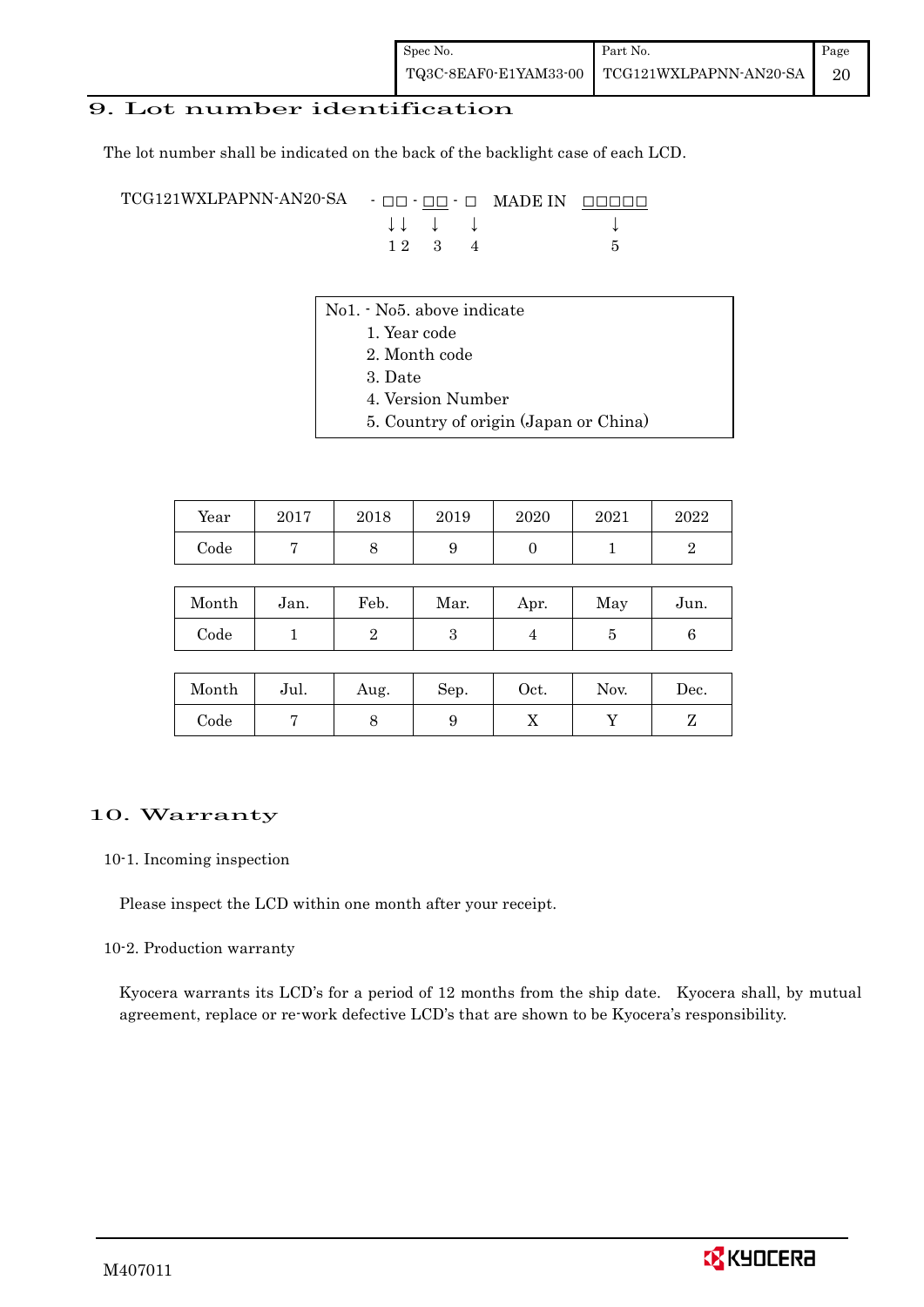## 11. Precautions for use

- 11-1. Installation of the LCD
- 1) Please ground in order to stabilize brightness and display quality.
- 2) A transparent protection plate shall be added to protect the LCD and its polarizer.
- 3) The LCD shall be installed so that there is no pressure on the LSI chips.
- 4) Since this product is wide viewing product, occurrence level of in-plane unevenness by the external stress is different compared to current normal viewing product. So there is a possibility that in-plane unevenness will be occurred by over twist, strain giving by attaching to LCD, and over pressure to touch panel. Please be careful of stress when designing the housing.
- 5) A transparent protection sheet is attached to the polarizer. Please remove the protection film slowly before use, paying attention to static electricity.

#### 11-2. Static electricity

- 1) Since CMOS ICs are mounted directly onto the LCD glass, protection from static electricity is required.
- 2) Workers should use body grounding. Operator should wear ground straps.

### 11-3. LCD operation

- 1) The LCD shall be operated within the limits specified. Operation at values outside of these limits may shorten life, and/or harm display images.
- 2) Please select the best display pattern based on your evaluation because flicker, lines or nonuniformity or unevenness can be visible depending on display patterns.

### 11-4. Storage

- 1) The LCD shall be stored within the temperature and humidity limits specified. Store in a dark area, and protect the LCD from direct sunlight or fluorescent light.
- 2) Always store the LCD so that it is free from external pressure onto it.

### 11-5. Usage

- 1) DO NOT store in a high humidity environment for extended periods. Polarizer degradation bubbles, and/or peeling off of the polarizer may result.
- 2) The front polarizer is easily scratched or damaged. Prevent touching it with any hard material, and from being pushed or rubbed.
- 3) The LCD screen may be cleaned by wiping the screen surface with a soft cloth or cotton pad using a little Ethanol.
- 4) Water may cause damage or discoloration of the polarizer. Clean condensation or moisture from any source immediately.
- 5) Always keep the LCD free from condensation during testing. Condensation may permanently spot or stain the polarizer.
- 6) Do not disassemble LCD because it will result in damage.
- 7) This Kyocera LCD has been specifically designed for use in general electronic devices, but not for use in a special environment such as usage in an active gas. Hence, when the LCD is supposed to be used in a special environment, evaluate the LCD thoroughly beforehand and do not expose the LCD to chemicals such as an active gas.
- 8) Please do not use solid-base image pattern for long hours because a temporary afterimage may appear. We recommend using screen saver etc. in cases where a solid-base image pattern must be used.
- 9) Liquid crystal may leak when the LCD is broken. Be careful not to let the fluid go into your eyes and mouth. In the case the fluid touches your body; rinse it off right away with water and soap.

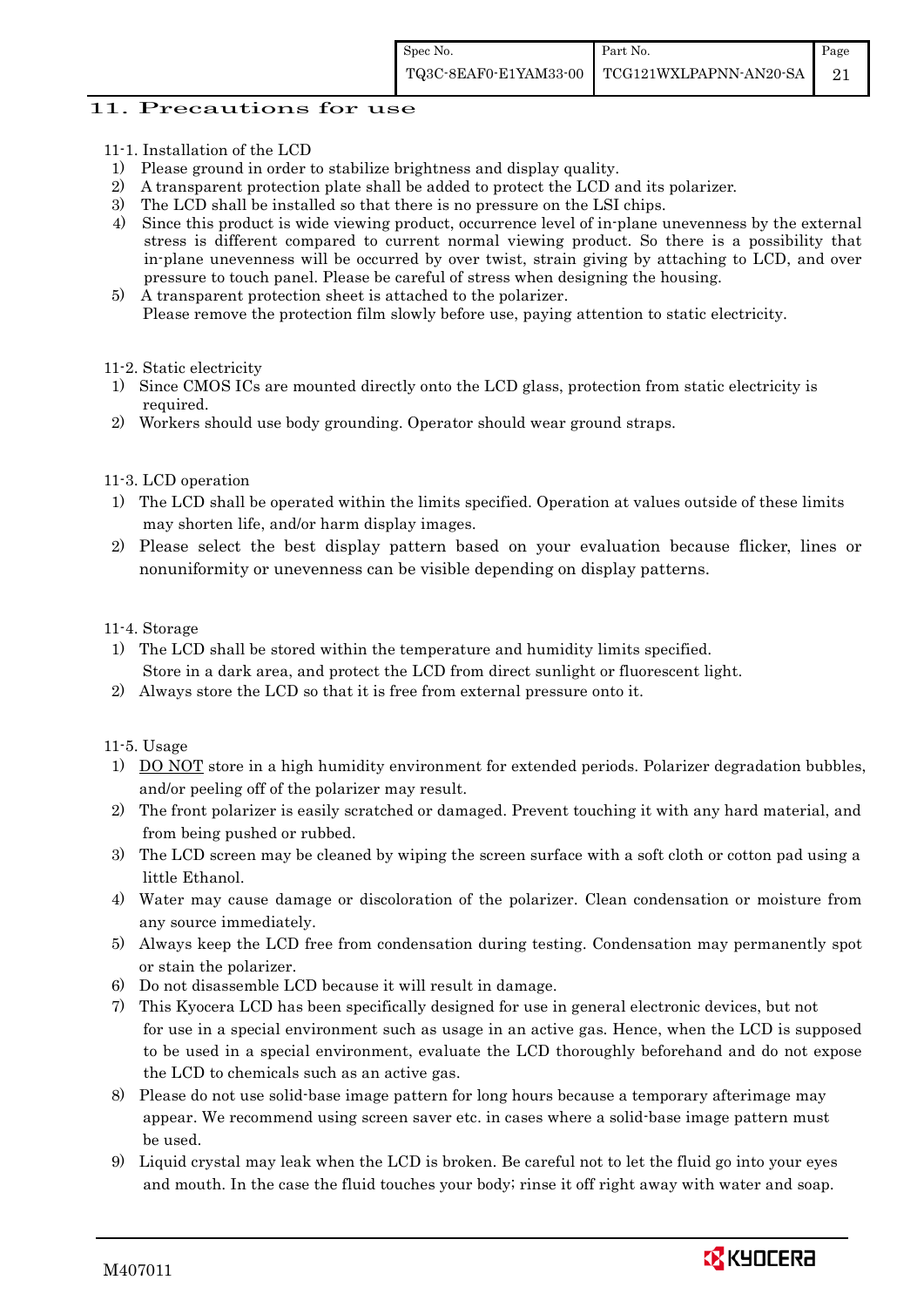## 12. Reliability test data

| Test item                                                     | Test condition                                                                                        | Test time        | Judgement                                                                                                                     |                                                                            |  |
|---------------------------------------------------------------|-------------------------------------------------------------------------------------------------------|------------------|-------------------------------------------------------------------------------------------------------------------------------|----------------------------------------------------------------------------|--|
| High temp.<br>atmosphere                                      | $80^{\circ}$ C                                                                                        |                  | Display function<br>Display quality<br>Current consumption                                                                    | $\therefore$ No defect<br>$\therefore$ No defect<br>$\therefore$ No defect |  |
| Low temp.<br>atmosphere                                       | $-30^{\circ}$ C                                                                                       | 240h             | Display function<br>Display quality<br>Current consumption                                                                    | $\therefore$ No defect<br>$\therefore$ No defect<br>$\therefore$ No defect |  |
| High temp.<br>humidity<br>$40^{\circ}$ C 90% RH<br>atmosphere |                                                                                                       | 240h             | Display function<br>: No defect<br>Display quality<br>$\therefore$ No defect<br>$\therefore$ No defect<br>Current consumption |                                                                            |  |
| Temp. cycle                                                   | $-30^{\circ}$ C<br>0.5 <sub>h</sub><br>R.T.<br>0.5 <sub>h</sub><br>$80^{\circ}$ C<br>0.5 <sub>h</sub> | 10cycles         | Display function<br>Display quality<br>Current consumption                                                                    | $\therefore$ No defect<br>$\therefore$ No defect<br>$\therefore$ No defect |  |
| High temp.<br>operation                                       | $70^{\circ}$ C                                                                                        | 500 <sub>h</sub> | Display function<br>Display quality<br>Current consumption                                                                    | $\therefore$ No defect<br>$\therefore$ No defect<br>$\therefore$ No defect |  |

1) Each test item uses a test LCD only once. The tested LCD is not used in any other tests.

2) The LCD is tested in circumstances in which there is no condensation.

3) The reliability test is not an out-going inspection.

4) The result of the reliability test is for your reference purpose only. The reliability test is conducted only to examine the LCD's capability.

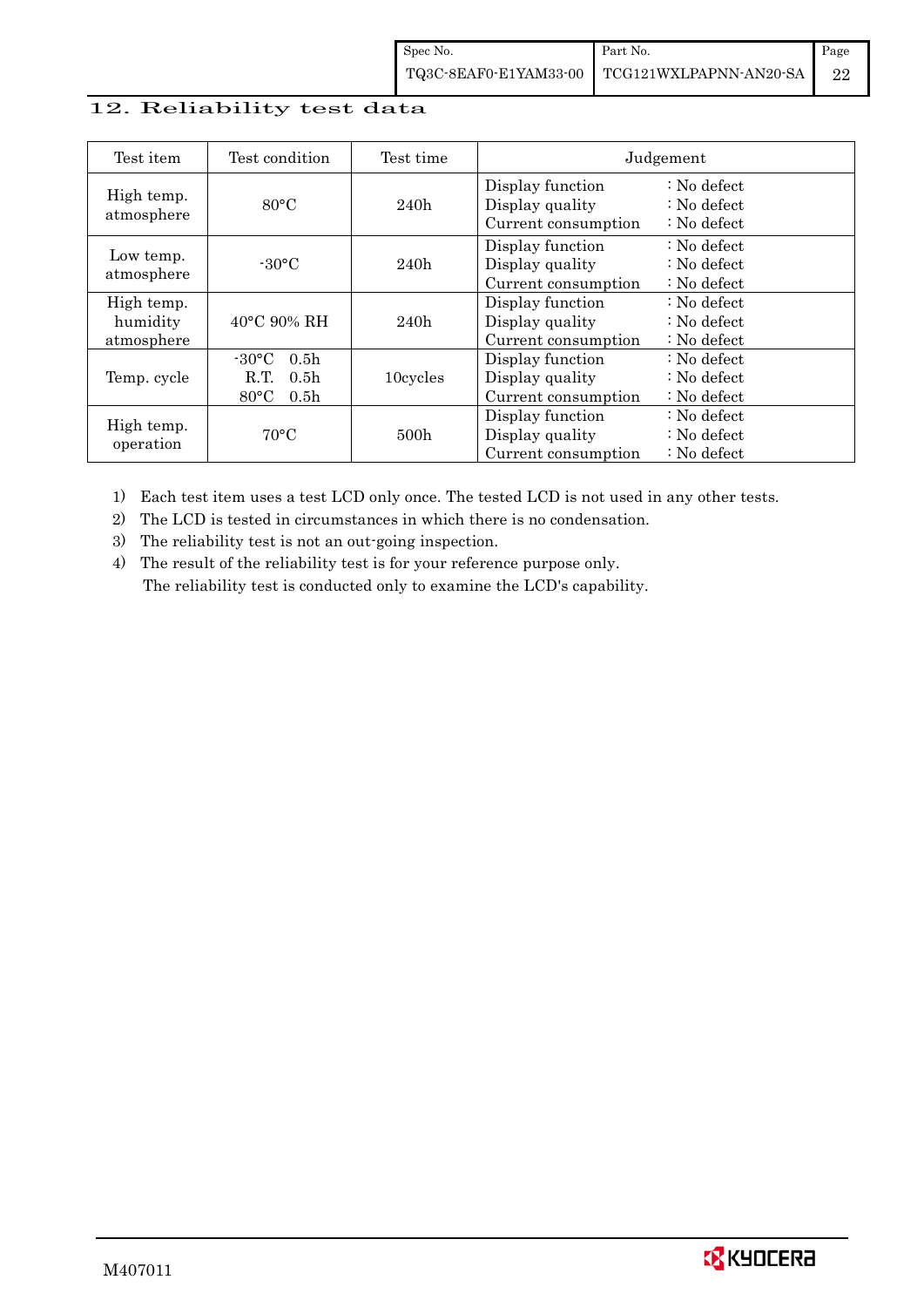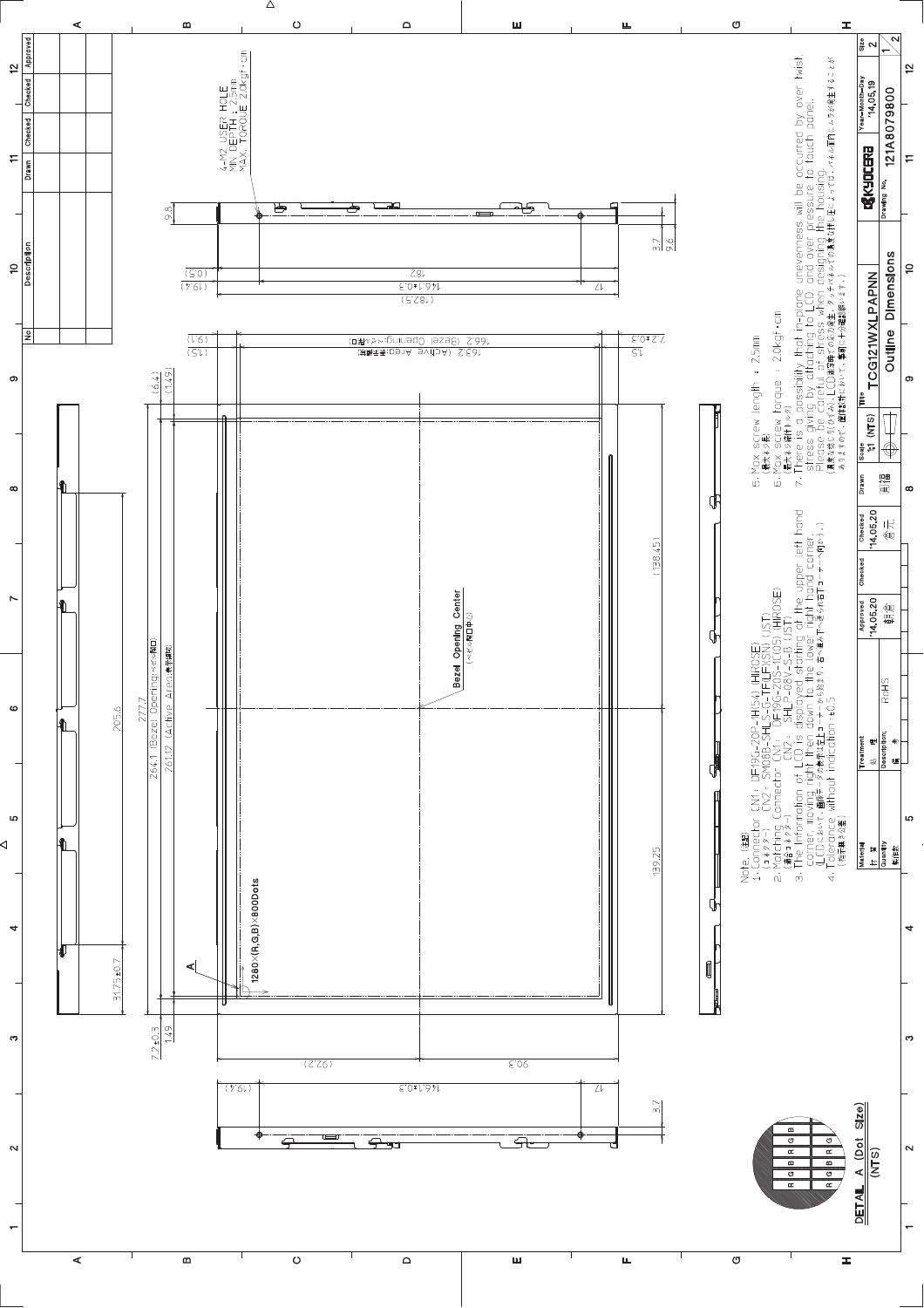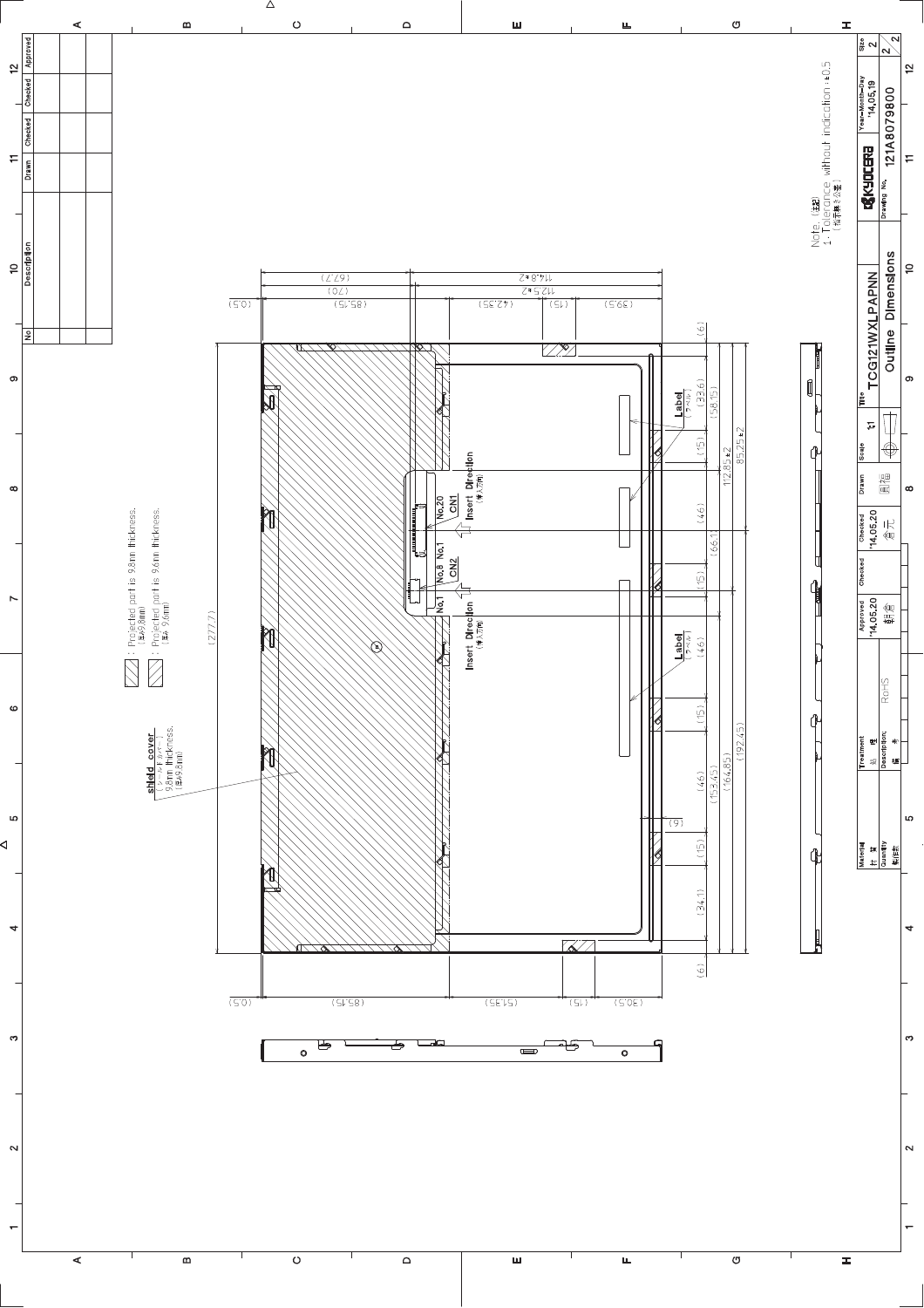| Spec No. | TQ3C-8EAF0-E2YAM33-00 |
|----------|-----------------------|
| ۱)ate    | December 27, 2017     |

# KYOCERA INSPECTION STANDARD

# TYPE : TCG121WXLPAPNN-AN20-SA

KYOCERA DISPLAY CORPORATION

| Original          |                 | Designed by $:$ Engineering dept. | Confirmed by $:QA$ dept. |         |           |
|-------------------|-----------------|-----------------------------------|--------------------------|---------|-----------|
| Issue Date        | Prepared        | Checked                           | Approved                 | Checked | Approved  |
| December 27, 2017 | $M_{\text{D}r}$ |                                   | - 0   4 Matsumoto   -    | H.Sum   | K. Jugani |

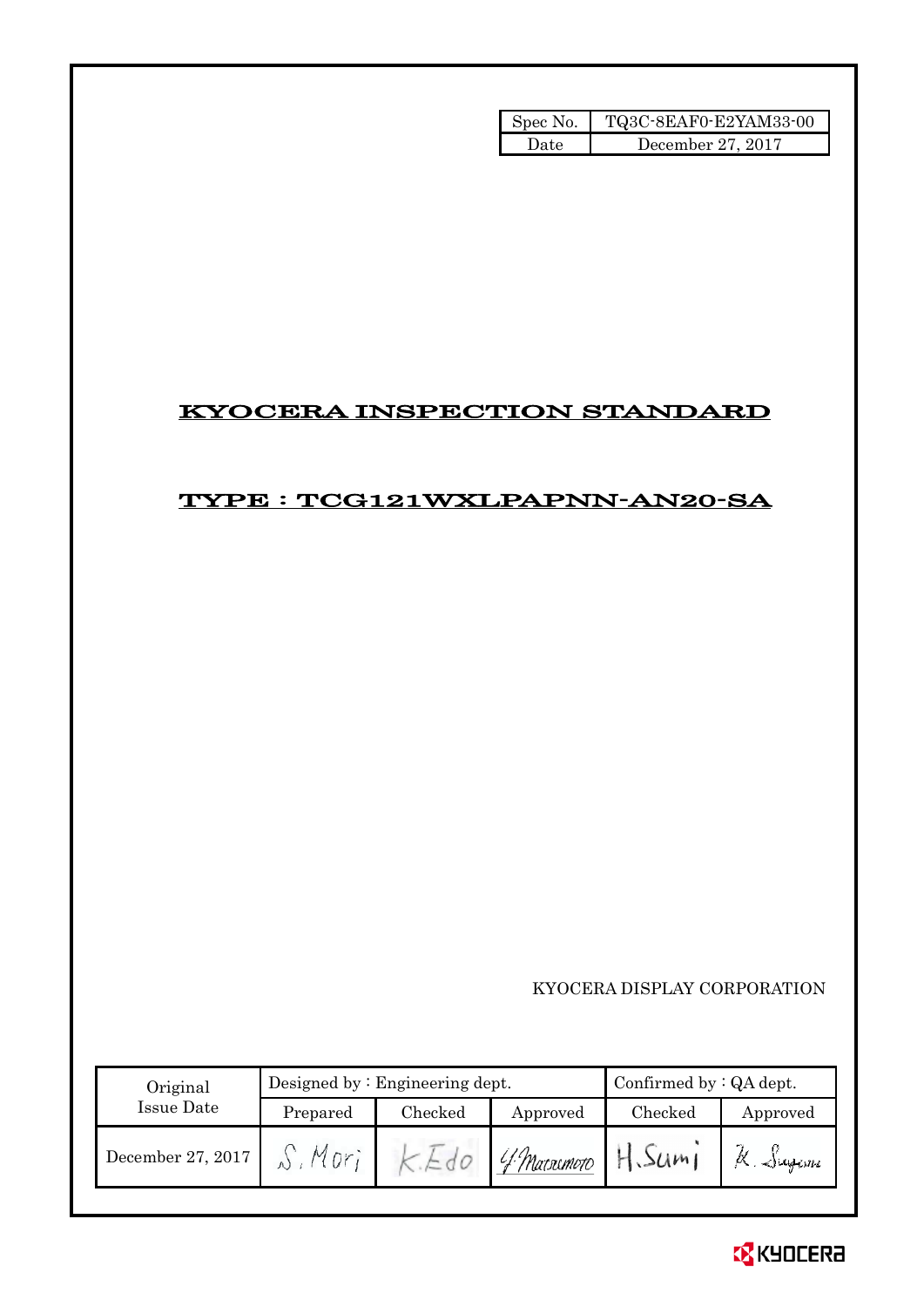| Spec No.              | Part No.               | Page |
|-----------------------|------------------------|------|
| TQ3C-8EAF0-E2YAM33-00 | TCG121WXLPAPNN-AN20-SA |      |

| Revision record  |             |                                  |  |                                 |                        |                                |          |
|------------------|-------------|----------------------------------|--|---------------------------------|------------------------|--------------------------------|----------|
|                  |             |                                  |  | Designed by : Engineering dept. |                        | Confirmed by $\colon$ QA dept. |          |
|                  | $\rm{Date}$ | $\ensuremath{\mathrm{Prepared}}$ |  | $\rm Checked$                   | ${\Large\bf Approved}$ | Checked                        | Approved |
|                  |             |                                  |  |                                 |                        |                                |          |
|                  |             |                                  |  |                                 |                        |                                |          |
| ${\rm Rev. No.}$ | Date        | Page                             |  |                                 | Descriptions           |                                |          |
|                  |             |                                  |  |                                 |                        |                                |          |
|                  |             |                                  |  |                                 |                        |                                |          |
|                  |             |                                  |  |                                 |                        |                                |          |
|                  |             |                                  |  |                                 |                        |                                |          |
|                  |             |                                  |  |                                 |                        |                                |          |
|                  |             |                                  |  |                                 |                        |                                |          |
|                  |             |                                  |  |                                 |                        |                                |          |
|                  |             |                                  |  |                                 |                        |                                |          |
|                  |             |                                  |  |                                 |                        |                                |          |
|                  |             |                                  |  |                                 |                        |                                |          |
|                  |             |                                  |  |                                 |                        |                                |          |
|                  |             |                                  |  |                                 |                        |                                |          |
|                  |             |                                  |  |                                 |                        |                                |          |
|                  |             |                                  |  |                                 |                        |                                |          |
|                  |             |                                  |  |                                 |                        |                                |          |
|                  |             |                                  |  |                                 |                        |                                |          |
|                  |             |                                  |  |                                 |                        |                                |          |
|                  |             |                                  |  |                                 |                        |                                |          |
|                  |             |                                  |  |                                 |                        |                                |          |
|                  |             |                                  |  |                                 |                        |                                |          |
|                  |             |                                  |  |                                 |                        |                                |          |
|                  |             |                                  |  |                                 |                        |                                |          |
|                  |             |                                  |  |                                 |                        |                                |          |
|                  |             |                                  |  |                                 |                        |                                |          |
|                  |             |                                  |  |                                 |                        |                                |          |
|                  |             |                                  |  |                                 |                        |                                |          |
|                  |             |                                  |  |                                 |                        |                                |          |
|                  |             |                                  |  |                                 |                        |                                |          |
|                  |             |                                  |  |                                 |                        |                                |          |
|                  |             |                                  |  |                                 |                        |                                |          |
|                  |             |                                  |  |                                 |                        |                                |          |
|                  |             |                                  |  |                                 |                        |                                |          |
|                  |             |                                  |  |                                 |                        |                                |          |
|                  |             |                                  |  |                                 |                        |                                |          |
|                  |             |                                  |  |                                 |                        |                                |          |
|                  |             |                                  |  |                                 |                        |                                |          |

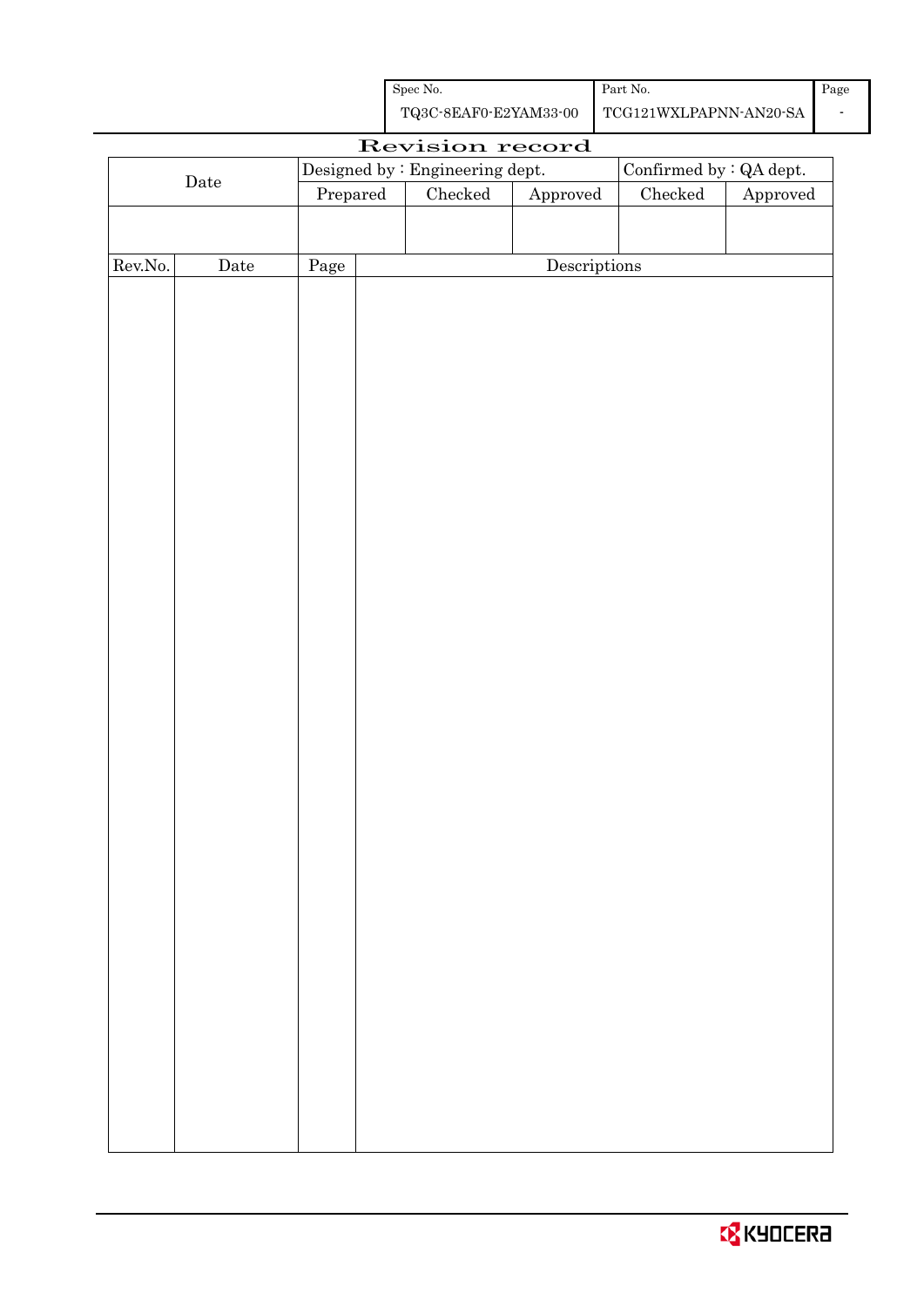# Visuals specification

| 1) Note         |                                                                                                                                                                                                                                                                                       |                                                                         |                                                                                                                   |  |  |  |  |
|-----------------|---------------------------------------------------------------------------------------------------------------------------------------------------------------------------------------------------------------------------------------------------------------------------------------|-------------------------------------------------------------------------|-------------------------------------------------------------------------------------------------------------------|--|--|--|--|
|                 |                                                                                                                                                                                                                                                                                       | Note                                                                    |                                                                                                                   |  |  |  |  |
| General         | Customer identified anomalies not defined within this inspection standard shall be<br>1.<br>reviewed by Kyocera, and an additional standard shall be determined by mutual<br>consent.<br>This inspection standard about the image quality shall be applied to any defect within<br>2. |                                                                         |                                                                                                                   |  |  |  |  |
|                 | the active area and shall not be applicable to outside of the area.                                                                                                                                                                                                                   |                                                                         |                                                                                                                   |  |  |  |  |
|                 | Inspection conditions<br>3.                                                                                                                                                                                                                                                           |                                                                         |                                                                                                                   |  |  |  |  |
|                 | Luminance                                                                                                                                                                                                                                                                             |                                                                         | : 500 Lux min.                                                                                                    |  |  |  |  |
|                 |                                                                                                                                                                                                                                                                                       | Inspection distance                                                     | : 300 mm.                                                                                                         |  |  |  |  |
|                 | Temperature                                                                                                                                                                                                                                                                           |                                                                         | $:25 \pm 5^{\circ}$ C                                                                                             |  |  |  |  |
|                 | Direction                                                                                                                                                                                                                                                                             |                                                                         | : Directly above                                                                                                  |  |  |  |  |
| Definition of   | Dot defect                                                                                                                                                                                                                                                                            | Bright dot defect                                                       | The dot is constantly "on" when power applied to the                                                              |  |  |  |  |
| inspection item |                                                                                                                                                                                                                                                                                       |                                                                         | LCD, even when all "Black" data sent to the screen.                                                               |  |  |  |  |
|                 |                                                                                                                                                                                                                                                                                       |                                                                         | Inspection tool: 5% Transparency neutral density filter.<br>Count dot: If the dot is visible through the filter.  |  |  |  |  |
|                 |                                                                                                                                                                                                                                                                                       |                                                                         | Don't count dot: If the dot is not visible through the                                                            |  |  |  |  |
|                 |                                                                                                                                                                                                                                                                                       |                                                                         | filter.<br><b>BRGB</b><br>G<br><b>BR</b><br>G<br>RGBRGBRGB<br>dot defect<br>$R$ G $B$ R $G$ B $R$<br>$G$ $B$      |  |  |  |  |
|                 |                                                                                                                                                                                                                                                                                       | Black dot defect                                                        | The dot is constantly "off" when power applied to the<br>LCD, even when all "White" data sent to the screen.      |  |  |  |  |
|                 |                                                                                                                                                                                                                                                                                       | Adjacent dot                                                            | Adjacent dot defect is defined as two or more bright dot<br>defects or black dot defects.<br>RGBRGBR<br>RGBRGBRGB |  |  |  |  |
|                 |                                                                                                                                                                                                                                                                                       |                                                                         | dot defect<br>$\mathsf{R}$<br>$\mathsf{R}$<br><b>GIB</b><br>G B<br>R<br>GIB                                       |  |  |  |  |
|                 | External<br>inspection                                                                                                                                                                                                                                                                | Bubble, Scratch,<br>Foreign particle<br>(Polarizer, Cell,<br>Backlight) | Visible operating (all pixels "Black" or "White") and non<br>operating.                                           |  |  |  |  |
|                 |                                                                                                                                                                                                                                                                                       | Appearance<br>inspection                                                | Does not satisfy the value at the spec.                                                                           |  |  |  |  |
|                 | Definition<br>of size                                                                                                                                                                                                                                                                 | Definition of linear size<br>Definition of circle size                  |                                                                                                                   |  |  |  |  |
|                 |                                                                                                                                                                                                                                                                                       | $d = (a + b)/2$                                                         |                                                                                                                   |  |  |  |  |